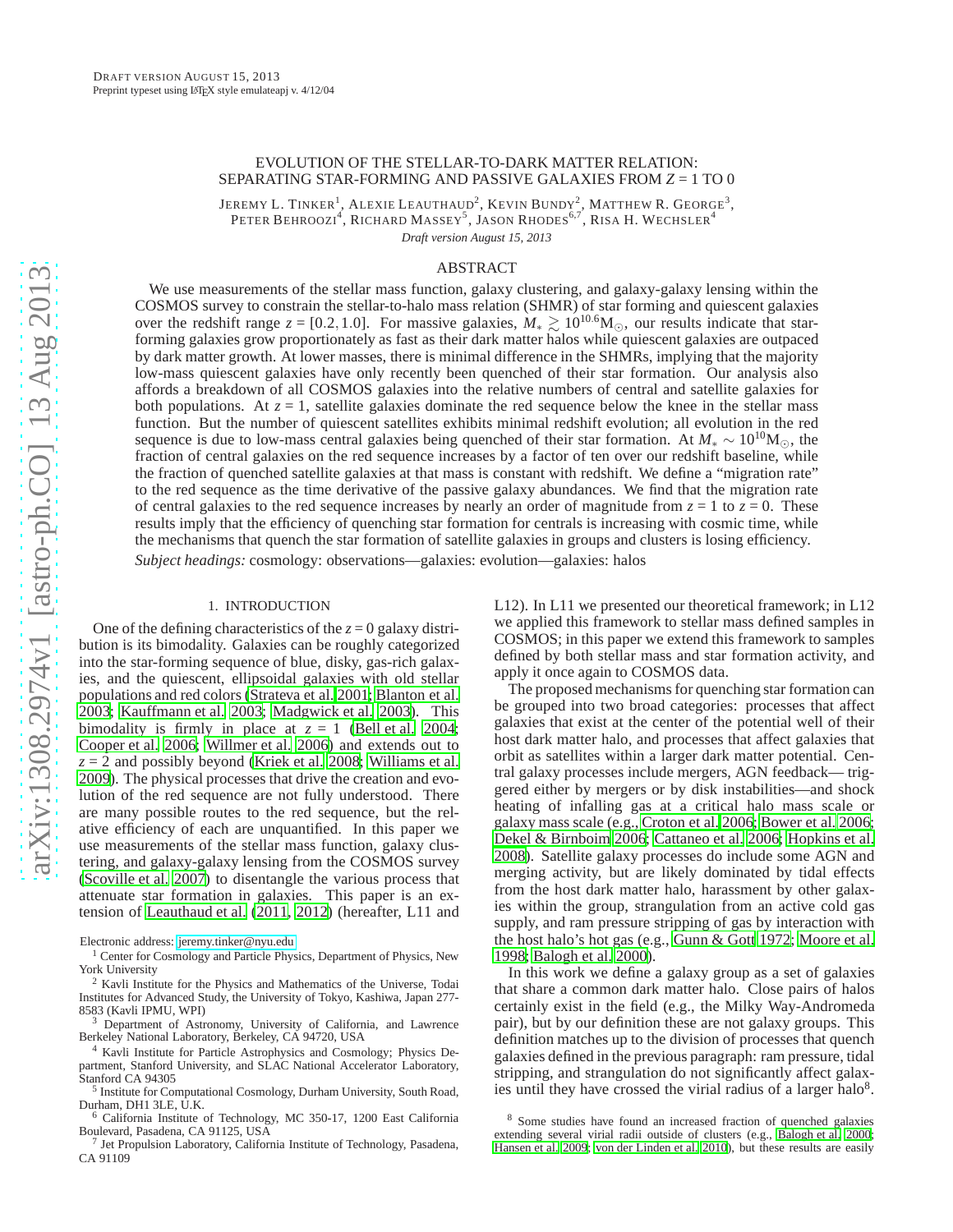

<span id="page-1-0"></span>FIG. 1.— The COSMOS stellar mass function, measured in our redshift bins, compared to other stellar mass functions at comparable redshifts. The blue squares and red circles represent our COSMOS measurements for SF and passive galaxies, respectively. The gray and pink shaded bands show the COSMOS measurements from [Drory et al. \(2009\)](#page-18-13). Because Drory measured the SMF in different redshift bins, the bands show the range of SMF values for the two bins that overlap with each redshift bin used here. The orange squares and green triangles represent the measurements from PRIMUS [\(Moustakas et al. 2013](#page-18-14)) for passive and SF galaxies. In each panel, PRIMUS results are shown for all redshift bins whose median redshift is contained within the given COSMOS redshift bin (shown at the top of each panel). PRIMUS results are based on spectroscopy, thus do not go as faint as the two COSMOS results.

This definition also fits seamlessly with our theoretical framework for analyzing the clustering and lensing of galaxies.

To disentangle the relative numbers of central and satellite galaxies, we use the framework of the Halo Occupation Distribution (HOD; see, e.g., [Peacock & Smith 2000;](#page-19-5) [Seljak 2000;](#page-19-6) [Scoccimarro et al. 2001](#page-19-7); [Cooray & Sheth 2002;](#page-18-15) [Berlind & Weinberg 2002](#page-17-4) for early works, and [Zheng et al.](#page-19-8) [2007;](#page-19-8) [van den Bosch et al. 2007;](#page-19-9) [Tinker et al. 2010b](#page-19-10) for examples of more recent implementations of the framework). In brief, the HOD provides a statistical framework for the probability distribution function of galaxies within halos. Traditionally, HOD models parameterize *P*(*N*|*Mh*), the probability that a halo of mass *M* contains *N* galaxies in a pre-defined sample. The HOD for a given galaxy mass, *M*∗, is based on two characteristic halo mass scales: the mean halo mass for central galaxies and a larger halo mass where there is (on average) one satellite galaxy of mass  $M \geq M_*$ . Here we use an extended model that parameterizes this probability as a function of galaxy mass,  $P(N|M_h, M_*)$ , rather than for a specified threshold. The specific model we implement is described in detail in L11, which begins with parameterization of the stellar mass-to-halo mass relation for central galaxies (SHMR). This function specifies the mean mass of a central galaxy as a function of halo mass. The halo mass scale for satellite galaxies is motivated by previous HOD analyses that find a tight relation between these two halo mass scales.

The benefit of the COSMOS survey for this work is that

it provides a consistent set of observations and the same definition of stellar mass at various redshifts. Additionally, the broad wavelength coverage of COSMOS are highly efficient at differentiating dusty star-forming galaxies from truly passive objects. Although data exists at multiple epochs from various surveys, the clustering of galaxies depend sensitively on survey selection [\(Sánchez & Cole 2008\)](#page-19-12), and stellar mass estimates depend on both survey parameters and on as-sumptions in the stellar mass modeling [\(Conroy et al. 2009](#page-18-16); [Conroy & Gunn 2010](#page-18-17)). Constraints on the redshift evolution in the SHMR are significantly weakened when incorporating such uncertainties into the analysis [\(Behroozi et al. 2010](#page-17-5)), thus the COSMOS data set is crucial for identifying true redshift trends.

In this paper we will interchangeably use the terms "quiescent", "quenched", and "passive" to refer to galaxies that have little to no star formation and are intrinsically located on the red sequence. Galaxies that appear red due to dust contamination of broadband colors are included in the starforming sequence. We will discuss this further in §2. We will refer to the "red sequence" to mean the set of galaxies that are intrinsically red. The complement of the red sequence is the set of star-forming (SF) galaxies.We will use the knee in the stellar mass function, approximately  $10^{10.6}$  M<sub> $\odot$ </sub> at all redshifts considered [\(Drory et al. 2009;](#page-18-13) [Marchesini et al. 2009](#page-18-18)), as the reference point between "high-mass" and "low-mass" galaxy samples. Our reference point for small and large distance scales is 1 Mpc (comoving;  $\sim$  110 arcsec at *z* = 0.5), which is the at the center of the transition in the galaxy correlation function from pair counts being dominated by galaxies in two distinct halos and pairs that arise from two galaxies

explained by accounting for galaxies that are satellites in nearby groups, as well as galaxies in the cluster infall region that have orbited within the virial radius of the cluster, but the apocenter of their orbit is outside  $R_{\text{vir}}$ [\(Wetzel et al. 2013b.](#page-19-11))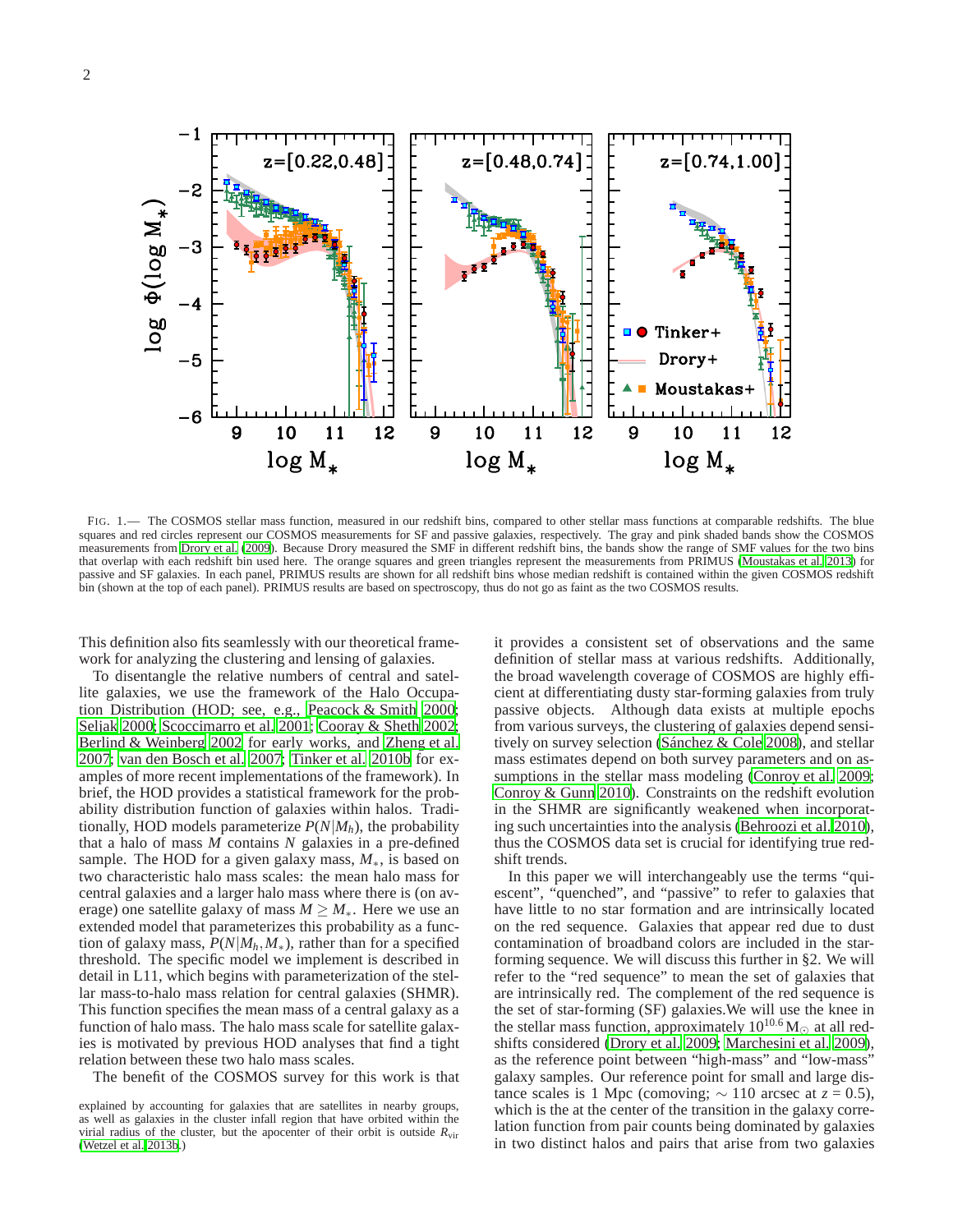

TABLE 1 BINNING SCHEME FOR GALAXIES IN  $log_{10}(M_*)$ 

| $\Delta\Sigma$ | bin1  | bin2  | bin3  | bin4  | bin5  | bin6  | bin7 |
|----------------|-------|-------|-------|-------|-------|-------|------|
| $z_1$ , min    | 11.12 | 10.89 | 10.64 | 10.3  | 9.82  | 9.2   | 8.7  |
| $z_1$ , max    | 12.0  | 11.12 | 10.89 | 10.64 | 10.3  | 9.8   | 9.2  |
| $z_2$ , min    | 11.29 | 11.05 | 10.88 | 10.65 | 10.3  | 9.8   | 9.3  |
| $z_2$ , max    | 12.0  | 11.29 | 11.05 | 10.88 | 10.65 | 10.3  | 9.8  |
| $z_3$ , min    | 11.35 | 11.16 | 10.97 | 10.74 | 10.39 | 9.8   |      |
| $z_3$ , max    | 12.0  | 11.35 | 11.16 | 10.97 | 10.74 | 10.39 |      |
| WA             | bin1  | bin2  | bin3  | bin4  | bin5  | bin6  |      |
| $z_1$ , min    | 8.8   | 9.3   | 9.8   | 10.3  | 10.8  |       |      |
| $z_1$ , max    | 9.3   | 9.8   | 10.3  | 10.8  | 11.3  |       |      |
| $z_2$ , min    |       | 9.3   | 9.8   | 10.3  | 10.8  | 11.1  |      |
| $z_2$ , max    |       | 9.8   | 10.3  | 10.8  | 11.3  | 11.6  |      |
| $z_3$ , min    |       |       | 9.8   | 10.3  | 10.8  | 11.1  |      |
| $z_3$ , max    |       |       | 10.3  | 10.8  | 11.3  | 11.6  |      |

<span id="page-2-1"></span>FIG. 2.— A comparison of the evolving quenched fractions in COS-MOS (from this paper), COSMOS (from [Drory et al. 2009](#page-18-13)), PRIMUS [\(Moustakas et al. 2013](#page-18-14)), and zCOSMOS [\(Knobel et al. 2013](#page-18-19)) and SDSS. Circles with errors are the COSMOS data in this paper from Figure [3,](#page-3-0) which use a *NUV* − *R* − *J* color diagram to isolate passive galaxies. Squares are from a volume-limited SDSS sample that uses  $\bar{D}_n$ 4000 to determine  $f_q$ . This sample will be used later in the paper and is discussed in §4.3. The dashed lines show the results from the [Drory et al. \(2009](#page-18-13)) COSMOS measurements, which are from the same raw data but use different methods to determine stellar mass. The PRIMUS results use a different estimate of stellar mass and use SED fitting to determine the delineation between passive and active galaxies. The zCOSMOS results use a single  $U - B$  color cut to determine the set of passive galaxies.

occupying a common halo. We will frequently refer to both the fraction of galaxies that are satellites, *f*sat, the fraction of galaxies that are quenched  $f_q$ , and combinations of both. For clarity, the fraction of satellites that are quenched is referenced as  $f_q(sat)$  while the fraction of quenched galaxies that are satellites is referenced as *f*sat(*q*)—i.e., the subsample *for which* the fraction is determined is referenced parenthetically, while the quantity *by which* the fraction is determined is listed in the subscript.

In all theoretical modeling we assume a flat  $\Lambda$ CDM cosmological model of  $(\Omega_m, \sigma_8, \Omega_b, n_s, h_0)$  = (0.272,0.807,0.0438,0.963,0.72). We define a dark matter halo as a spherical, virialized object with a mean interior density of  $\Delta \equiv 3M_h/4\pi \Omega_m \rho_{crit} R_h^3 = 200$ . All halo statistics used in this paper are calibrated from numerical simulations that match this halo definition.

#### 2. DATA

<span id="page-2-0"></span>Details of the COSMOS survey can be found in [Scoville et al. \(2007\)](#page-19-3). Details of the measurement techniques and methods for the stellar mass functions (SMFs), angular galaxy clustering  $(w_\theta)$ , and galaxy-galaxy lensing  $(\Delta \Sigma)$  can be found in L12. All  $w_{\theta}$  measurements are taken from the Subaru catalog  $(2.3 \text{ deg}^2)$  while lensing and SMF measurements are restricted to the *HST* ACS cata $log(1.64 \text{ deg}^2)$ . The sample selection is also identical to L12. Here we repeat all these measurements, now broken into two subsamples of star-forming (blue) and passive

(red) objects. Intrinsically passive galaxies are identified in a specific region in the  $(NUV - R) - (R - J)$  color-color space in the same manner as [Bundy et al.](#page-18-20) [\(2010\)](#page-18-20)). The addition of near-IR data breaks the degeneracy between dusty and star-forming objects [\(Pozzetti & Mannucci 2000](#page-19-13); [Labbé et al.](#page-18-21) [2005;](#page-18-21) [Williams et al. 2009](#page-19-2); [Zhu et al. 2011\)](#page-19-14).

Photometric redshifts are obtained from [Ilbert et al. \(2009](#page-18-22)), versions v1.7 and v1.8. These photo-*z* estimates have negligible differences at *z* < 1 but v1.8 has improved accuracy relative to spectroscopic redshifts. The v1.7 photo-*z*'s are used for the SMF and  $w_{\theta}$  and v1.8 for the lensing catalog. Later version of the photometric redshifts, which were not available during much of the present work, focus on  $z \sim 2$ . We have confirmed that there are negligible changes to  $z < 1$  results.

Stellar masses are estimated using the Bayesian code of [Bundy et al. \(2006\)](#page-18-23) and assume a [Chabrier \(2003\)](#page-18-24) IMF. While the method of Bundy et. al. uses multi-band colors to constrain the *M*/*L* ratio in the observed K-band, with mass estimates derived from application to the K-band luminosity only.

We restrict our analysis to stellar masses above the 80% stellar mass completeness limit, as in L12. Due to the lower intrinsic luminosities at fixed stellar mass, passive galaxies have a higher completeness limit at fixed redshift by roughly  $\sim$  0.2 dex. For the stellar mass function and the galaxygalaxy lensing measurements, we restrict the measurements of the passive population to be above that limit (although we will compare our lensing fits to the data for these bins in the presentation of our results for comparison purposes). For the clustering measurements, we find that including passive galaxies down to the star-forming stellar mass limit does not bias the clustering of those samples $9$  thus we incorporate these galaxies in the clustering bins. See Figure 2 in L12 for a plot of the completeness limits as a function of redshift. Stellar mass limits are also given in Table 1.

In addition to the SMFs, we also incorporate the ratio of the passive and SF SMFs into our analysis. The ratio takes into account that the amplitudes of the passive and SF SMFs are correlated to some degree, given that they are measured from

<sup>&</sup>lt;sup>9</sup> The passive galaxy completeness limit essentially cuts part-way through the lowest stellar mass bin at each redshift interval. We compares measurements of the clustering of all passive galaxies in this bin to those that are above the limit, finding that the results are consistent with one another, but the higher number of galaxies in the full bin yields better error bars, especially at small scales.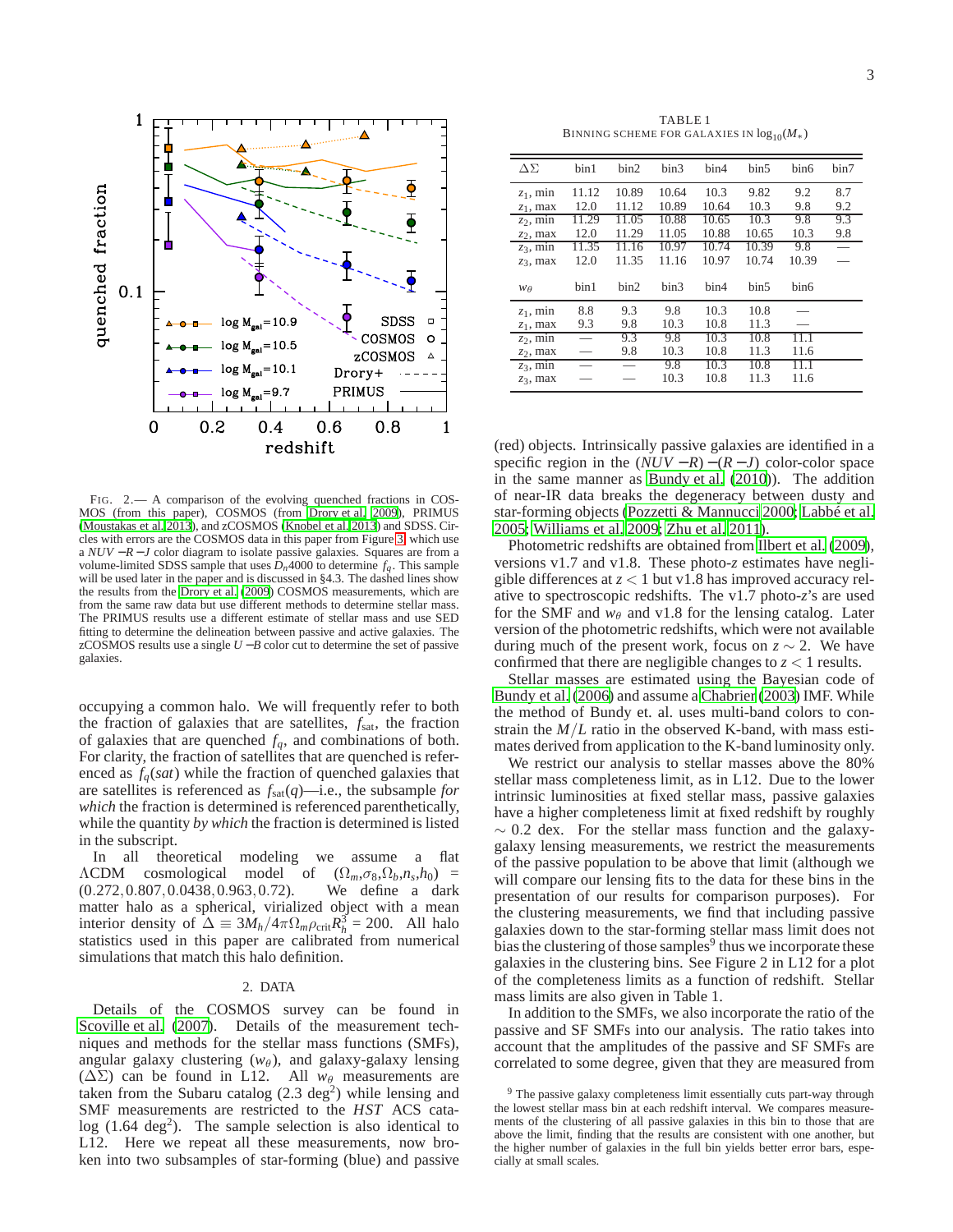

<span id="page-3-0"></span>FIG. 3.— *Upper panels:* The stellar mass functions in each redshift bin broken down by star formation activity. Points with errors represent COSMOS measurements; curves represent best-fit HOD models. Red circles represent passive galaxies while blue squares represent SF galaxies. Error bars are obtained from mock galaxy samples discussed in [§2.](#page-2-0) Red solid curves represent the HOD model for passive galaxies. The dashed blue curves represent the HOD model for SF galaxies. The thin dashed and solid curves in each panel represent the abundance of satellite galaxies only for each subsample. *Lower panels:* The red-to-blue ratio of the SMFs. This quantity contains complementary information to the individual SMFs because the amplitudes of the passive and SF SMFs are correlated. Points with errors represent the COSMOS measurements, while the black curve is the HOD model.

the same sample of galaxies. All measurements are made in three redshift bins that span a range of  $z = [0.22, 1.00]$ . The median redshifts are  $z = 0.36, 0.66$ , and 0.88. We will present our measurements in §4 when discussing our best-fit models.

We also incorporate information from the COSMOS X-ray group catalog of [George et al. \(2011\)](#page-18-25). The central galaxy in each group is determined with high probability, yielding a measurement of the red fraction of central galaxies at  $M_h \sim 10^{13.5}$ M<sub>⊙</sub> in each redshift bin. The error in this quantity is determined by bootstrap resampling of the group catalog. The purpose of including these data is to prevent unphysical divergent behavior of the models, e.g., models in which the red fraction of central galaxies turns over and approaches zero at high halo masses where the constraints from the three galaxy measures are weak. In practice, the inclusion of the group data does not significantly affect the results.

As described in L11 and L12, we use a large-volume, highresolution N-body simulation to create mock galaxy distributions with the same angular size and comoving depth of each slice in the COSMOS survey. We use the "Consuelo" simulation, which is part of the LasDamas simulation suite (C. McBride, in preparation). This simulation is  $420 h^{-1}$  Mpc on a side and contains  $1400<sup>3</sup>$  particles. These mocks are then used to estimate the covariance matrices of each data set. Within

the simulation, we are able to create 409, 179, and 105 mocks for the  $z = 0.36$ , 0.66, and 0.88 redshift bins, respectively. We populate the halos in the simulation with galaxies using a preliminary HOD fit to the measurements, yielding a preliminary estimate of the covariances. We then repeat this procedure with HOD fits that utilize the first covariance matrices to produce the final errors used in the results presented here. These covariance matrices are used as the full errors on the SMFs and  $w_{\theta}$  measurements. Because these two statistics involve simple counting of galaxies and their pairs, the N-body simulations encompass both the sample variance from large-scale structure and shot noise from small number statistics. For the lensing measurements, the statistical errors arising from the ellipticity measurements of the background sources are added to the covariance matrices from the mocks, which estimate the sample variance. In most cases, the statistical errors dominate the uncertainty in  $\Delta\Sigma$ .

#### 3. THEORY

In L11, we outlined an HOD-based model that can be used to analytically predict the SMF, g-g lensing, and clustering signals. A key component of this model is the SHMR which is modelled as a mean-log relation, noted as  $M_* = f_{SHMR}(M_h)$ ,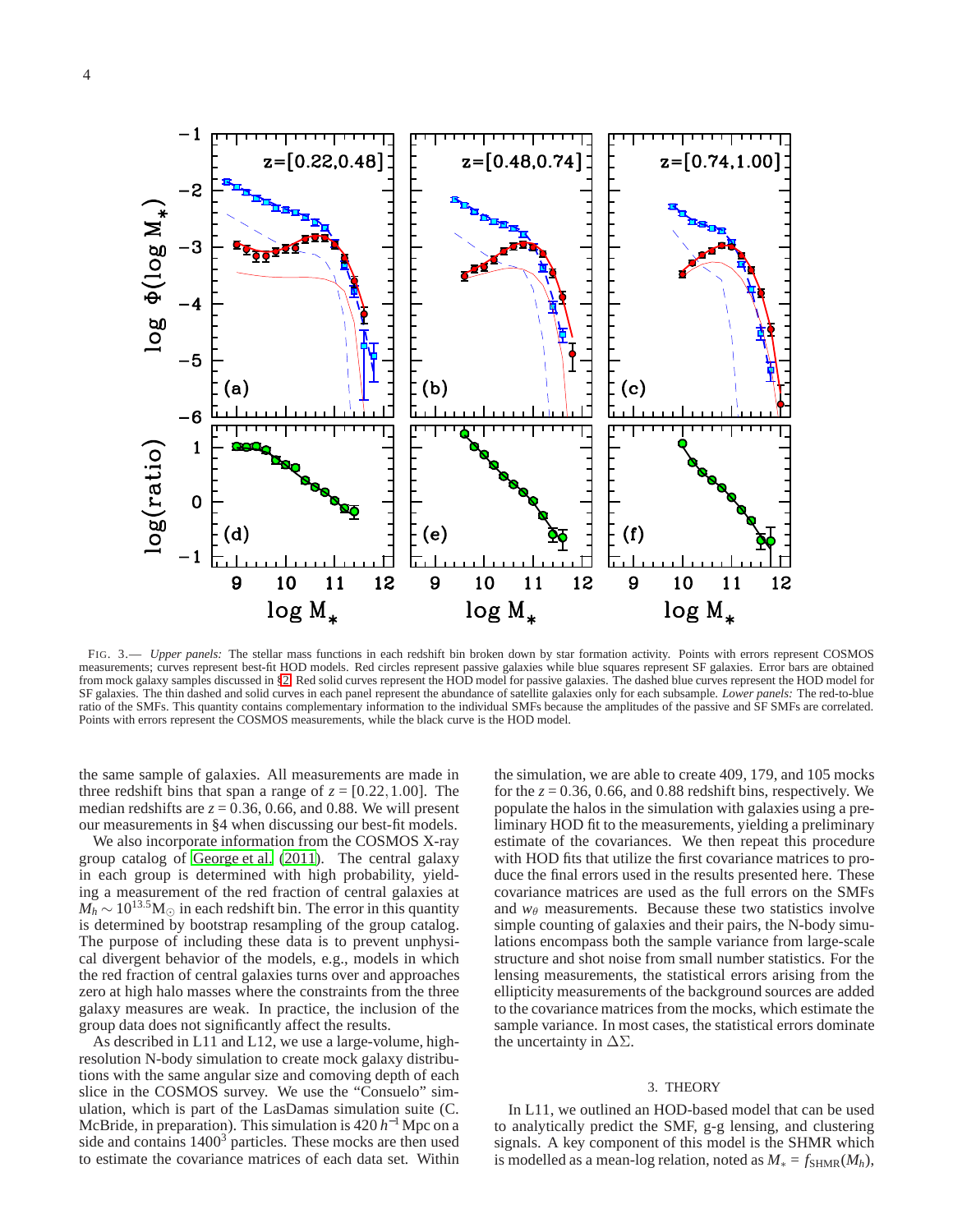

<span id="page-4-1"></span>FIG. 4.— Angular clustering of COSMOS galaxies in stellar mass bins. From left to right, columns represent measurements at  $z = 0.36$ ,  $z = 0.66$ , and  $z = 0.88$ . Point with error bars are measurements while curves indicate best-fit HOD models. Colors and point types are the same as Figure [3.](#page-3-0) Only angular bins with more than 10 pairs used in the analysis, thus data for passive galaxies often do not extend to the minimum angular separation. The volume of each redshift bin depends strongly on the median redshift, as indicated in Table 1. Thus, the  $z = 0.36$  measurements have the largest error bars because they are taken from the smallest volume. For mass bins at log*M*∗ ≤ 10.3, the enhanced clustering of passive galaxies is driven by the high fraction of satellite galaxies that are quenched (c.f., Figure [11.](#page-14-0))

with a log-normal scatter<sup>10</sup> noted  $\sigma_{\text{log}M_*}$ . Here we give a brief review of the model of the minor modifications used to adapt it to passive and SF subsamples of galaxies.

# 3.1. *The stellar-to-halo mass relation for central galaxies*

Following [Behroozi et al.](#page-17-5) [\(2010\)](#page-17-5),  $f_{\text{SHMR}}(M_h)$  is mathematically defined following its inverse function:

<span id="page-4-0"></span>
$$
\log_{10}(f_{\text{SHMR}}^{-1}(M_{*})) =
$$
  

$$
\log_{10}(M_{1}) + \beta \log_{10}\left(\frac{M_{*}}{M_{*0}}\right) + \frac{\left(\frac{M_{*}}{M_{*0}}\right)^{\delta}}{1 + \left(\frac{M_{*}}{M_{*0}}\right)^{-\gamma}} - \frac{1}{2}.
$$
 (1)

<sup>10</sup> Scatter is quoted as the standard deviation of the logarithm base 10 of the stellar mass at fixed halo mass.

where  $M_1$  is a characteristic halo mass,  $M_{\ast,0}$  is a characteristic stellar mass,  $\beta$  is the low-mass slope, and  $\delta$  and  $\gamma$  control the massive end slope. We note that equation [1](#page-4-0) is only relevant for central galaxies. We use equation [1](#page-4-0) to parameterize the SHMR of both passive and SF central galaxies, but each subsample will have a separate  $f_{\text{SHMR}}$ .

Eq. [1](#page-4-0) specifies the mean halo mass as a function of *M*∗. We assume that the distribution of central galaxy mass at fixed halo mass,  $\Phi_c(M_*/M_h)$ , follows a log-normal distribution with scatter  $\sigma_{\log M_*}$ . We will discuss halo occupation of central galaxies at fixed halo mass presently. Previous work suggests that  $\sigma_{\text{logM}_{*}}$  is independent of halo mass. [More et al.](#page-18-26) [\(2011\)](#page-18-26) finds a scatter in  $M_*$  at fixed halo mass of  $0.17 \pm 0.04$  dex. [Moster et al. \(2010](#page-18-27)) are able to fit the SDSS galaxy clustering measurements assuming constant  $\sigma_{\text{log}M_*}$ . In L12 we found that a halo mass-varying scatter produced no better fit than a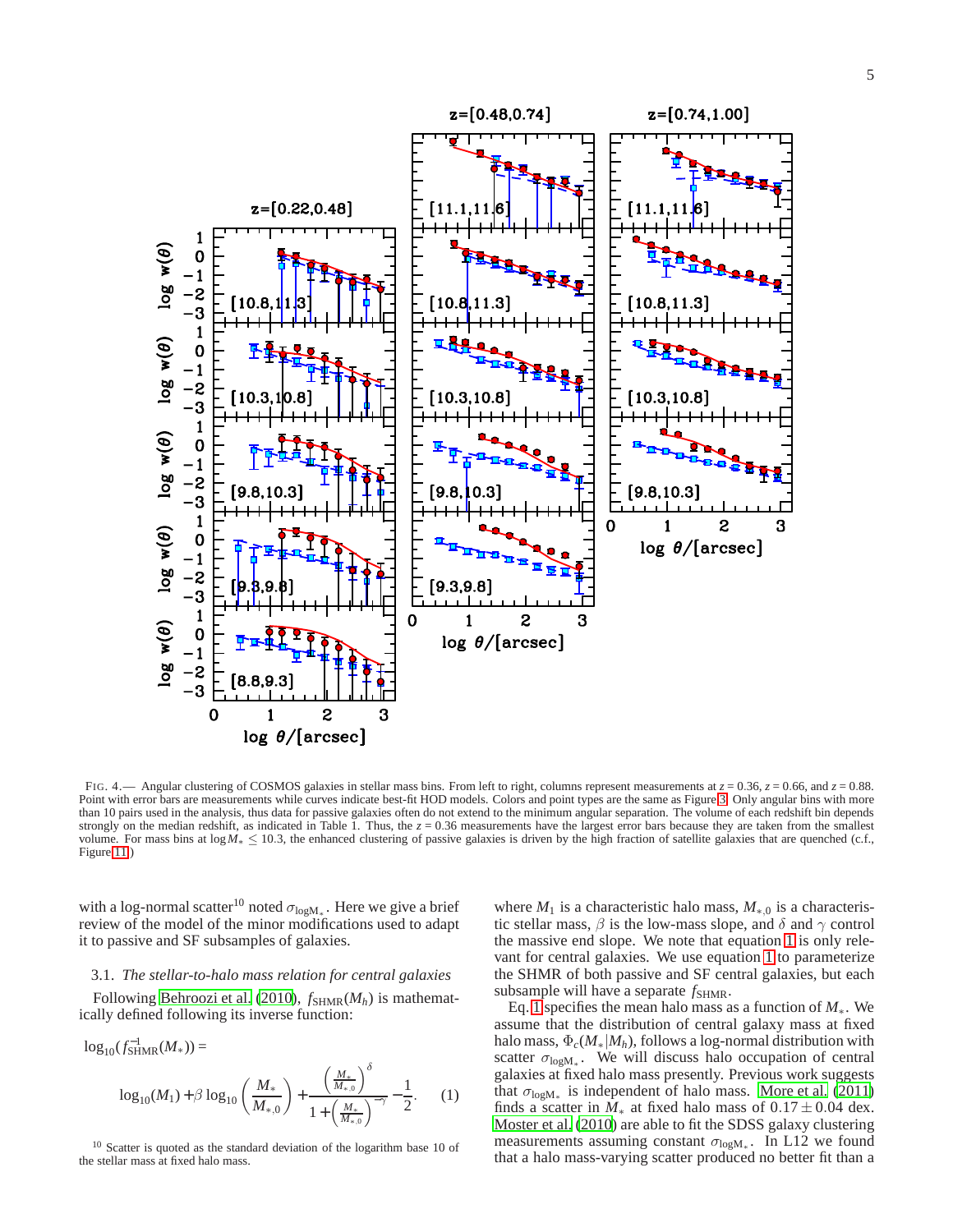TABLE 2 HOD VALUES FROM MCMC

<span id="page-5-2"></span>

| Parameter                | $z_1$             | $z_2$             | Z3                 |
|--------------------------|-------------------|-------------------|--------------------|
| active galaxies          |                   |                   |                    |
|                          |                   |                   |                    |
| $log M_1$                | $12.56 \pm 0.05$  | $12.77 \pm 0.05$  | $12.69 \pm 0.04$   |
| $\log M_{\ast,0}$        | $10.96 \pm 0.06$  | $10.98 \pm 0.03$  | $10.97 \pm 0.02$   |
| β                        | $0.44 \pm 0.02$   | $0.46 \pm 0.03$   | $0.43 \pm 0.02$    |
| δ                        | $0.52 \pm 0.29$   | $1.15 \pm 0.31$   | $0.73 \pm 0.25$    |
| $\gamma$                 | $1.48 \pm 0.43$   | $2.15 \pm 0.51$   | $4.71 \pm 0.56$    |
| $\sigma_{\rm log M_{*}}$ | $0.21 \pm 0.06$   | $0.24 \pm 0.02$   | $0.25 \pm 0.01$    |
| $B_{\text{cut}}$         | $0.28 \pm 1.91$   | $0.22 \pm 1.09$   | $0.18 \pm 1.10$    |
| $B_{\text{sat}}$         | $33.96 \pm 19.61$ | $24.55 \pm 21.29$ | $112.70 \pm 26.81$ |
| $\beta_{\rm cut}$        | $0.77 \pm 1.80$   | $0.62 \pm 0.96$   | $1.00 \pm 1.42$    |
| $\beta_{\text{sat}}$     | $1.05 \pm 0.44$   | $1.16 \pm 0.52$   | $2.65 \pm 0.39$    |
| $\alpha_{\rm sat}$       | $0.99 \pm 0.20$   | $0.96 \pm 0.18$   | $0.84 \pm 0.14$    |
|                          |                   |                   |                    |
| passive galaxies         |                   |                   |                    |
|                          |                   |                   |                    |
| $log M_1$                | $12.08 \pm 0.20$  | $12.18 \pm 0.23$  | $12.21 \pm 0.17$   |
| $\log M_{*,0}$           | $10.70 \pm 0.10$  | $10.78 \pm 0.13$  | $10.83 \pm 0.10$   |
| β                        | $0.32 \pm 0.09$   | $0.13 \pm 0.07$   | $0.02 \pm 0.04$    |
| $\delta$                 | $0.93 \pm 0.25$   | $0.81 \pm 0.18$   | $0.44 \pm 0.11$    |
| $\gamma$                 | $0.81 \pm 0.58$   | $0.09 \pm 0.41$   | $0.81 \pm 0.23$    |
| $\sigma_{\rm log M_{*}}$ | $0.28 \pm 0.03$   | $0.21 \pm 0.03$   | $0.18 \pm 0.05$    |
| $B_{\rm cut}$            | $21.42 \pm 10.34$ | $0.01 \pm 0.01$   | $0.21 \pm 1.42$    |
| $B_{\text{sat}}$         | $17.90 \pm 22.99$ | $21.35 \pm 9.50$  | $13.16 \pm 3.83$   |
| $\beta_{\rm cut}$        | $-0.12 \pm 0.46$  | $-1.55 \pm 1.53$  | $0.46 \pm 0.80$    |
| $\beta_{\text{sat}}$     | $0.62 \pm 0.52$   | $0.58 \pm 0.14$   | $0.77 \pm 0.22$    |
| $\alpha_{\text{sat}}$    | $1.08 \pm 0.26$   | $1.15 \pm 0.10$   | $0.98 \pm 0.12$    |
|                          |                   |                   |                    |
| passive central fraction |                   |                   |                    |
| $\log f_a(M_1)$          | $-1.28 \pm 0.20$  | $-7.32 \pm 2.32$  | $-6.89 \pm 2.18$   |
| $\log f_q(M_2)$          | $-0.85 \pm 0.10$  | $-1.17 \pm 1.04$  | $-1.23 \pm 1.47$   |
| $f_q(M_3)$               | $0.54 \pm 0.07$   | $0.47 \pm 0.10$   | $0.43 \pm 0.09$    |
| $f_a(M_4)$               | $0.63 \pm 0.05$   | $0.68 \pm 0.07$   | $0.59 \pm 0.08$    |
| $f_a(M_5)$               | $0.77 \pm 1.36$   | $0.81 \pm 0.20$   | $0.76 \pm 0.17$    |
|                          |                   |                   |                    |

model with constant scatter. We adopt a constant  $\sigma_{\text{log}M*}$  here as well, but allow the scatter for passive and SF central galaxies to be independent.

#### 3.2. *Accounting for passive and star-forming subsamples*

We are bound by the requirement that each halo contains one and only one central galaxy. The mass of that galaxy may be too small to be counted in any COSMOS sample, but formally we require that

$$
\int f_q(M_h) \times \Phi_{\text{cen}}^q(M_*/M_h) +
$$
  
\n[1 - f\_q(M\_h)] \times \Phi\_{\text{cen}}^{SF}(M\_\*/M\_h) dM\_\* = 1, (2)

where  $f_a(M_h)$  is a function specifying the fraction of times that a halo of mass  $M_h$  contains a quenched central galaxy (independent of galaxy mass), and  $\Phi_{\text{cen}}^{\mathbf{x}}(M_*|M_h)$  is the conditional stellar mass function for central quenched or SF galaxies, each normalized to unity. Parameterizing the quenching of central galaxies by halo mass as opposed to stellar mass (or the ratio between the two) makes an implicit choice of the mechanisms that quench star formation in central galaxies (see the discussions in [Hopkins et al. 2008](#page-18-9) and [Tinker & Wetzel 2010\)](#page-19-15). Given the small scatter between stellar mass and halo mass, this choice is not likely to bias the results we focus on here, e.g., the fraction of centrals that are red. This choice is also beneficial for its ease of implementation in our halo occupation framework.

We do not choose a parametric form for  $f_q(M_h)$ . Rather, we choose five halo mass points at which to specify  $f_q(M_h)$ and smoothly interpolate between them. The five masses are evenly spaced in log*M<sup>h</sup>* from 10.8 to 14.0.

### 3.3. *Calculating halo occupation of centrals and satellites*

In order to avoid explicit dependence of our HOD parameters on our bin size, we define all HODs as threshold quantities. Having halo occupation parameterized for threshold samples yields maximal flexibility for taking the same HOD parameters and calculating  $\langle N \rangle_M$  for a bin of arbitrary size. For a sample of galaxies above a threshold stellar mass, the central occupation function  $\langle N_{\rm cen} \rangle_M$  is expressed as

<span id="page-5-0"></span>
$$
\langle N_{\text{cen}}(M_h| > M_*) \rangle =
$$
  

$$
\frac{1}{2} \left[ 1 - \text{erf} \left( \frac{\log_{10}(M_*) - \log_{10}(f_{\text{SHMR}}(M_h))}{\sqrt{2} \sigma_{\text{log}M_*}} \right) \right].
$$
 (3)

As discussed in L11, equation [\(3\)](#page-5-0) correctly captures the behavior of  $\langle N_{\rm cen} \rangle_M$  for massive galaxy samples, as opposed to the common parameterization where scatter is parameterized at fixed stellar mass as opposed to fixed halo mass. Eq. [3](#page-5-0) is valid for both SF and passive central galaxies, but the parameters of the  $f<sub>SHMR</sub>$  are independent for each subsample. Eq. [3](#page-5-0) assumes that there is one central galaxy per halo; in the case of our subsamples, this is not explicitly true. For red central galaxies, Eq. [3](#page-5-0) is multiplied by  $f_q(M_h)$ , and by  $1 - f_q(M_h)$  for SF central galaxies.

The occupation of satellite galaxies as a function of halo mass,  $\langle N_{\text{sat}} \rangle_M$ , is

<span id="page-5-1"></span>
$$
\langle N_{\rm sat}(M_h| > M_*) \rangle =
$$
  

$$
\left(\frac{M_h}{M_{\rm sat}}\right)^{\alpha_{\rm sat}} \exp\left(\frac{-(M_{\rm cut} + f_{\rm SHMR}^{-1}(M_*)}{M_h})\right),
$$
 (4)

where  $M_{\text{sat}}$  is the halo mass scale for satellite galaxies,  $M_{\text{cut}}$  is a cutoff scale, and  $\alpha_{\text{sat}}$  is how the number of satellites scales with halo mass. We treat the satellite occupation of the passive and SF subsamples independently; unlike central galaxies, there is no integral constraint on the total number of satellite galaxies any halo can have. Equation [\(4\)](#page-5-1) is a minor modification from L11 (Eq. 12 therein); in L11,  $\langle N_{\text{sat}} \rangle_M$  is proportional to  $\langle N_{\rm cen} \rangle_M$ —this guarantees that satellite occupation fully cuts off at the same halo mass scale as central galaxies of the same mass. However, in our new red/blue parameterization this would correlate  $\langle N_{\text{cen}} \rangle_M$  to  $f_q(M_h)$ . We circumvent this problem by including  $f_{\text{SHMR}}^{-1}$  to the numerator in the exponential cutoff, producing a similar cutoff scale.

HOD modeling of luminosity-dependent galaxy clustering has shown that  $M_{\text{sat}}$  is roughly 20 times  $f_{\text{SHMR}}^{-1}$ , varying weakly with luminosity (e.g., [Zehavi et al. 2005,](#page-19-16) [2011](#page-19-17); [Zheng et al. 2007](#page-19-8), [2009\)](#page-19-18). We thus parameterize  $M_{\text{sat}}$  and  $M_{\text{cut}}$ as

$$
\frac{M_{\text{sat}}}{10^{12} M_{\odot}} = B_{\text{sat}} \left( \frac{f_{\text{SHMR}}^{-1}}{10^{12} M_{\odot}} \right)^{\beta_{\text{sat}}},\tag{5}
$$

and

$$
\frac{M_{\text{cut}}}{10^{12}M_{\odot}} = B_{\text{cut}} \left(\frac{f_{\text{SHMR}}^{-1}}{10^{12}M_{\odot}}\right)^{\beta_{\text{cut}}}.
$$
 (6)

In L12 we set  $\alpha_{\text{sat}} = 1$ , in agreement with many previous results. However, the fraction of satellites that are star forming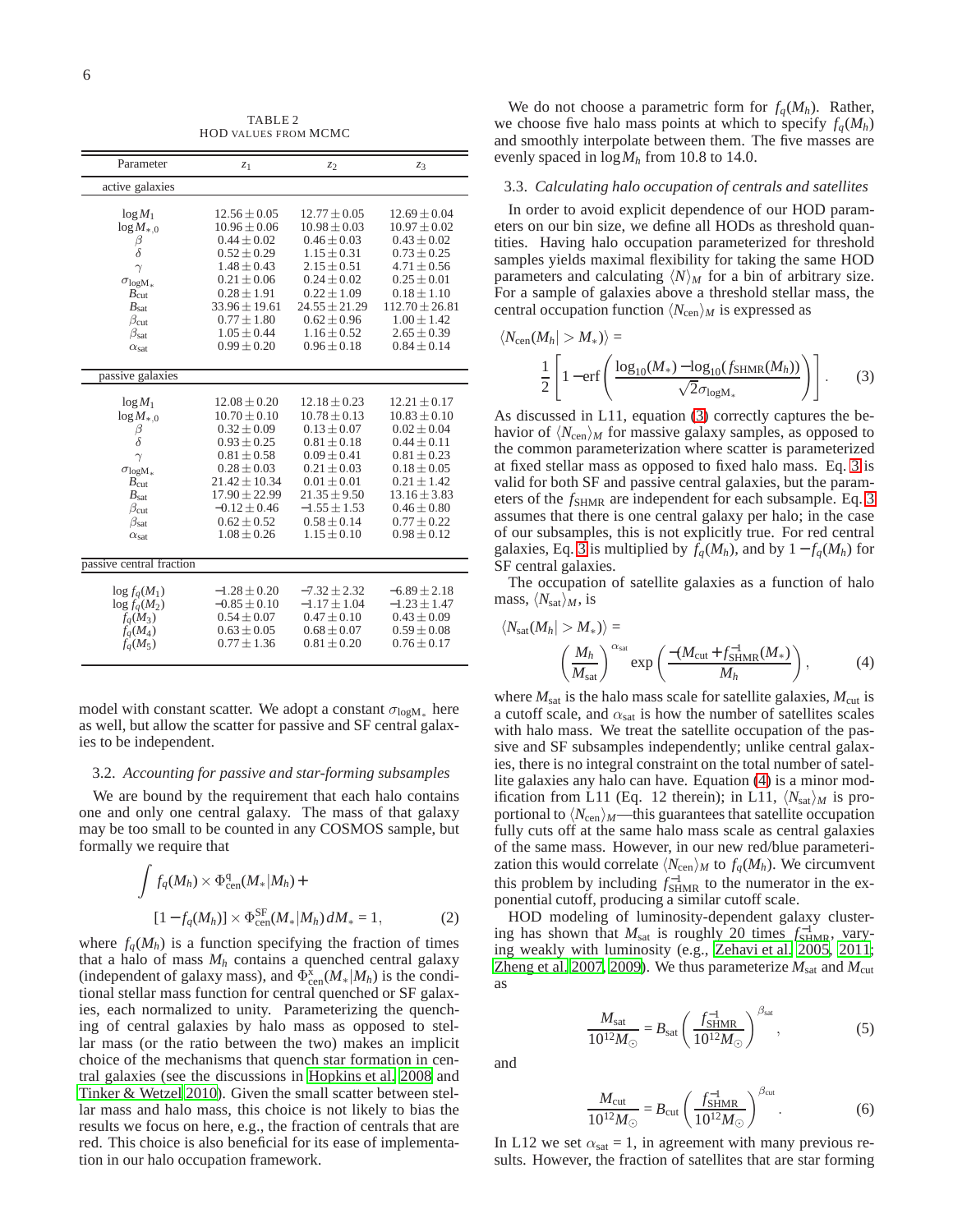<span id="page-6-0"></span>

| TABLE 3<br>$\chi^2$ VALUES FOR BEST-FIT MODELS |                                                          |  |  |  |  |  |
|------------------------------------------------|----------------------------------------------------------|--|--|--|--|--|
|                                                | $z = [0.22, 0.48]$ $z = [0.48, 0.74]$ $z = [0.74, 1.00]$ |  |  |  |  |  |
|                                                | $218.5/(247-27)$ $273.0/(241-27)$ $220.5/(207-27)$       |  |  |  |  |  |

NOTE. — The value in each column is the  $\chi^2$  value divided by the number of data points minus the number of free parameters.

depends on halo mass [\(Wetzel et al. 2012\)](#page-19-19), thus we allow  $\alpha_{\text{sat}}$ to be free for both passive and SF subsamples. Equations [\(3\)](#page-5-0) and [\(4\)](#page-5-1) give the number of galaxies above a mass threshold as a function of halo mass. Our data are measured in stellar mass bins. To determine the halo occupation in a given bin, we simply take the difference between  $\langle N_{\rm sat} \rangle_M$  (or  $\langle N_{\rm cen} \rangle_M$ ) at the low- and high-mass edges of the bin.

The model has 27 free parameters. To model the halo occupation of a given subsample requires 11 free parameters. The SHMR has 5 free parameters  $(M_1, M_{*,0}, \beta, \delta, \gamma)$ , with one additional parameter for the scatter,  $\sigma_{\text{logM}_{*}}$ . The satellite occupation requires 5 more parameters ( $B_{\text{sat}}$ ,  $\beta_{\text{sat}}$ ,  $B_{\text{cut}}$ ,  $\beta_{\text{cut}}$ ,  $\alpha_{\text{sat}}$ ). To determine the fraction of central galaxies that are red at each halo mass requires 5 more parameters for a total of 27. Each set of 27 parameters describes the galaxy-halo relation at a given redshift. For each of our three redshift bins, we fit the parameters separately. We use the halo mass function of [Tinker et al. \(2008a\)](#page-19-20), the halo bias relation of [Tinker et al.](#page-19-21) [\(2010a\)](#page-19-21), and the concentration-mass relation for dark matter halos of [Muñoz-Cuartas et al.](#page-18-28) [\(2011\)](#page-18-28), assuming that satellite galaxies follow the dark matter within a halo with an NFW profile [\(Navarro et al. 1997](#page-18-29)). We refer the reader to L11 for a complete description of how to take the halo occupation parameters and calculate the SMFs, clustering, and lensing signals.

# 4. RESULTS

We use Markov Chain Monte Carlo (MCMC) analysis to find both the best-fit model and the uncertainties in model parameters. We analyze each redshift bin separately. For each trial model in the MCMC chain, we calculate a separate  $\chi^2$ for the SMF, for each mass bin in  $w_{\theta}$ , and each mass bin in ∆Σ, for passive and SF subsamples, and the red fraction of central galaxies within the X-ray groups. The total  $\chi^2$  is then

$$
\chi_{\text{tot}}^2 = \sum_{q, SF} \left[ \chi_{\text{smf}}^2 + \sum_{i=1}^{N_w} \chi_{w,i}^2 + \sum_{j=1}^{N_{\Delta\Sigma}} \chi_{\Delta\Sigma, j}^2 \right] + \chi_{fred}^2 + \chi_{ratio}^2. \tag{7}
$$

The last two terms in the above equation represent the  $\chi^2$  for the red central fraction from the X-ray group catalog and the  $\chi^2$  for the ratio of the passive (*q*) and SF SMFs, respectively. We use a covariance matrix for each individual  $\chi^2$  calculation, with the exception of  $\chi^2_{fred}$ . Parameter values and errors from the MCMC chains are in Table [2.](#page-5-2) The total  $\chi^2$  for each best-fit model is listed in Table [3.](#page-6-0)

## 4.1. *Stellar Mass Functions and the Quenched Fraction of Galaxies*

Figure [1](#page-1-0) shows our measurements of the passive and SF SMFs in COSMOS. Data are shown down to the stellar mass

completeness limits for each subtype. The stellar mass functions show limited evolution across our redshift range with the exception of low-mass passive galaxies: the abundance of these galaxies increases by a factor of 2-3 depending on stellar mass. This trend has been shown in a number of papers as a component of the "downsizing" of galaxy formation. [Brinchmann & Ellis \(2000\)](#page-17-6) detected this trend in morphologically-selected samples, and [Bundy et al.](#page-18-23) [\(2006\)](#page-18-23) found similar results in the abundances of SF and passive galaxies in DEEP2. In our measurements, the  $z = 0.36$  passive SMF shows a minimum at  $mgal \sim 10^{9.5} M_{\odot}$ , with a subsequent upturn at lower masses, as shown by [Drory et al.](#page-18-13) [\(2009\)](#page-18-13) for COSMOS data and confirmed in PRIMUS by [Moustakas et al. \(2013\)](#page-18-14).

In Figure [1](#page-1-0) we compare our measurements to those from [Drory et al. \(2009](#page-18-13)) and [Moustakas et al.](#page-18-14) [\(2013\)](#page-18-14). The [Drory et al. \(2009\)](#page-18-13) measurements are also taken from COS-MOS, but with two main differences. First, they are measured in different redshift bins. Due to the small footprint of COS-MOS, the sample variance from different binning is a nonnegligible effect. Second, there are differences in the stellar mass calculations themselves: Drory et. al. fit the massto-light ratio (*M*/*L*) from all photometric bands, while the method of Bundy et. al. uses multi-band colors to constrain the M/L ratio in the observed K-band, with mass estimates derived from application to the K-band luminosity only. There are also minor differences in the stellar population templates used. Last, in this figure we plot the fitting function results rather than the measurements themselves. The Drory et. al. measurements lie slightly above their fits at the massive end, so the agreement with our data is somewhat better than implied in this figure. Even so, there are minimal differences in the SMFs.

The SMFs from [Moustakas et al. \(2013\)](#page-18-14) are measured from PRIMUS (their Fig 11; tabulated data kindly provided by J. Moustakas), which is a larger area but does not go as deep as COSMOS due to the use of low-resolution spectroscopy to obtain galaxy redshifts. The abundance of passive galaxies is somewhat higher in the PRIMUS results, but the conclusion of [Moustakas et al. \(2013\)](#page-18-14) agrees with our measurements here: that the only significant change in abundance is in the low-mass passive population.

Because the focus of this paper is on the growth of the red sequence, we compare our measurements for the redshift evolution of the overall quenched fraction to that of recent measurements from PRIMUS [\(Moustakas et al. 2013](#page-18-14)) and to the analysis of zCOSMOS by [Knobel et al.](#page-18-19) [\(2013\)](#page-18-19). We define the quenched fraction as the density of passive galaxies relative to the total number. PRIMUS contains within it the COSMOS field, but there are differences in both the stellar mass assignment and in the determination of which galaxies are passive. [Moustakas et al. \(2013\)](#page-18-14) use SED fitting to estimate the star formation rates of PRIMUS objects and then divide the sample based upon this distribution. Figure [2](#page-2-1) compares the quenched fractions for four different stellar masses between the two surveys. At all masses, the PRIMUS  $f_a$  is slightly higher than the COSMOS value(s). An important comparison, however, is the slope of *f<sup>q</sup>* with redshift. For each bin in *M*∗, the rate of change appears consistent between the two surveys. For zCOSMOS, the flux limit makes it difficult to achieve a long redshift baseline for anything but the most massive galaxies. But the quenched fractions in [Knobel et al.](#page-18-19) [\(2013\)](#page-18-19) are significantly higher than either PRIMUS or this work. [Knobel et al. \(2013](#page-18-19)) use a *U* −*B* color cut to select their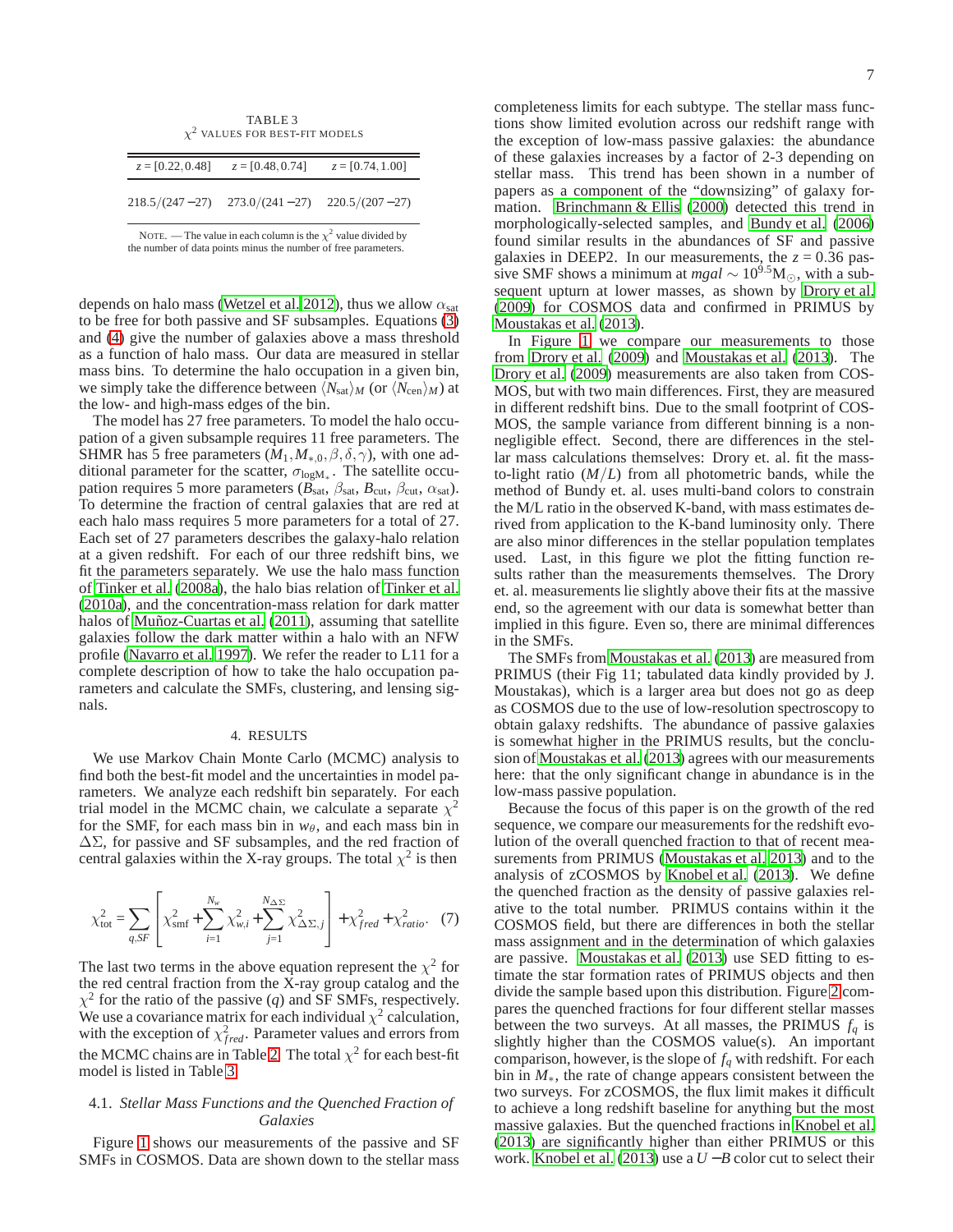

<span id="page-7-0"></span>FIG. 5.— Galaxy-galaxy lensing of COSMOS galaxies in stellar mass bins. Point with error bars are measurements while curves indicate best-fit HOD models. Colors and point types are the same as Figure [3.](#page-3-0) Stellar mass bins for the lensing measurements can be found in Table 1. A breakdown of the components of the fits for four examples can be found in Figure [6.](#page-8-0)

sample of passive galaxies, which may be susceptible to dust contamination. In their paper they compare their quenched fractions to those derived from a *NUV* − *R* − *J* color-color diagram (similar to the approach used here), finding very good agreement. In contrast to their results (their Figure 1), the single-color cut is not consistent with the  $NUV - R - J$  color selection and it yields a decreasing *f<sup>q</sup>* with decreasing *z* at the most massive galaxies, which is at odds with the other two results. We will make further comparisons with the results of [Knobel et al.](#page-18-19) [\(2013\)](#page-18-19) in the §4.5.

In this figure we have included data from the SDSS groups catalog of [Tinker et al. \(2011\)](#page-19-22). These represent the data points at  $z = 0.05$ . In this figure, we are presenting  $f<sub>Q</sub>$  for the overall galaxy population, but the group finder is applied to volumelimited samples derived from the SDSS Main sample, yielding a full central-satellite decomposition of all galaxies in the sample. This group catalog is  $\sim$  95% complete in finding central galaxies and ∼ 90% pure in its sample of satellite galaxies.

Quenched fractions in sub-populations of the group catalog are corrected for impurity and completeness statistically (see further details in [Tinker et al. 2011](#page-19-22)). We will make significant use of this catalog later in the paper. The differences in stellar mass estimates between COSMOS and SDSS make comparisons of absolute abundances problematic, but fractions are more robust. To facilitate a more robust comparison of the SDSS data with our COSMOS results, we have added 0.2 dex to the stellar mass estimates and added 0.2 dex of scatter. The former represents the 0.2 dex shift in the SMFs between SDSS [\(Li & White 2009\)](#page-18-30) and COSMOS once deconvolved to a common scatter value. The latter is meant to mock up the increase uncertainties between SDSS spectroscopic redshifts and COSMOS photometric redshifts (see the discussion in Figure 14 in L12). Both of these changes lower  $f<sub>Q</sub>$  by 0.1 to 0.2, with the shift in mass scale dominating the effect. The upper error bars show the original SDSS values before shifting and adding scatter. Because both alterations to the SDSS data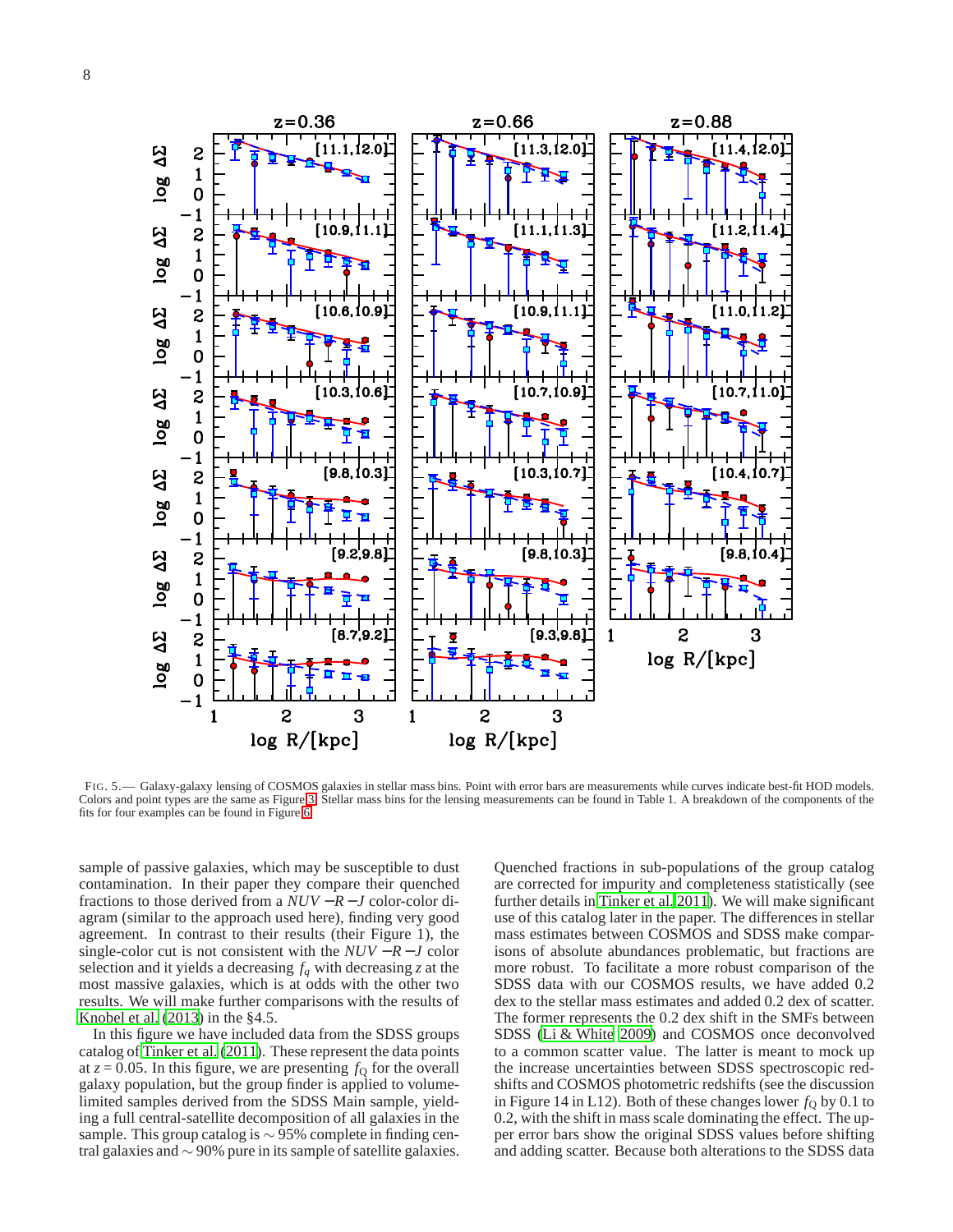

<span id="page-8-0"></span>FIG. 6.— A breakdown of the lensing fits for two stellar mass bins in the *z* = 0.36 redshift bin. The top row (panels [a] and [c]) show the most massive galaxy bin for passive and  $S\bar{F}$  galaxies. The bottom row shows the [9.8,10.3] stellar mass bin. The solid curve (black) shows the overall fit, which is the sum of the other curves. The dotted curve (green) is the lensing profile of the dark matter halo around central galaxies. The short-dash curve (red) shows the lensing profile of the halos around satellite galaxies. The long-dash (yellow) curve represents he central point-source—i.e., the central galaxy itself. The dash-dot (gray) curve is the lensing contribution from nearby halos i.e., the two-halo term. For both mass bins, the passive galaxies have a higher fraction of satellites, evinced by the higher amplitude of the satellite lensing signal. At fixed *M*∗, the halos that host the central galaxies are roughly equal mass between passive and SF galaxies (this does not mean that  $f_{\text{SHMR}}$  is the same—we will discuss the differences between  $\langle M_*|M_h\rangle$  and  $\langle M_h|M_*\rangle$  in the following section.

lower  $f<sub>0</sub>$ , the values used here should be considered lower limits on the quenched fraction of SDSS galaxies.

### 4.2. *Comparison of the Measurements to the Best Model Fits*

Figure [3](#page-3-0) compares the stellar mass functions to the best-fit halo occupation models from the MCMC chains. The overall model SMF is shown with the thick solid curves, and the contribution to the SMFs from satellite galaxies is shown with the thin curves. The lower panels show the abundance ratio of SF and passive galaxies. In these panels, the growth of the red sequence at low mass is more evident.

Figure [4](#page-4-1) shows the clustering measurements for the passive and SF galaxies. Consistent with previous measurements from other redshifts and other surveys, the passive galaxies have equal or higher clustering than the SF galaxies at every bin of stellar mass. For low-mass galaxies, the enhanced clustering of passive galaxies is due to the high fraction of such galaxies being satellites in high-mass halos (e.g., [Zehavi et al. 2005;](#page-19-16) [Tinker et al.](#page-19-23) [2008b;](#page-19-23) [van den Bosch et al. 2003;](#page-19-24) [Skibba & Sheth 2009;](#page-19-25) [Weinmann et al. 2006](#page-19-26); [Tinker & Wetzel 2010;](#page-19-15) [Wetzel et al.](#page-19-19) [2012\)](#page-19-19) This effect gives rise to the well-known color-density relation. At high masses,  $log M_* \ge 10.8$ , the large-scale bias appears roughly independent of color, while the small-scale clustering of passive galaxies is slightly enhanced. As we will see when inspecting the constraints on the SHMR in Figures [7,](#page-10-0) massive SF galaxies live in higher mass halos than their red counterparts, when binned by halo mass; this is true of both the SHMR results presented here and the group catalog results from [Tinker et al.](#page-19-27) [\(2012\)](#page-19-27) (hereafter T12). However, when binned by galaxy mass, scatter minimizes the difference in the mean halo mass and thus the large-scale bias. Massive SF galaxies have nearly negligible satellite fractions in

comparison to massive passive galaxies (at least at  $z > 0.48$ ), yielding a higher amplitude for the passive galaxy subsample at small scales.

Figure [5](#page-7-0) rounds out our presentation of the data and model fits. Lower-mass star-forming galaxies primarily live as central galaxies in lower mass halos, the lensing signal is weaker than that of passive galaxies and thus has larger statistical errors. This is reflected in the large error bars for the lowermass SF measurements. To better understand the information that the lensing signal affords, Figure [6](#page-8-0) shows a breakdown of the constituent parts of the lensing fit for high mass and low mass galaxies. Ignoring the contribution to the lensing signal between two halos $^{11}$ , the lensing signal has three parts: the halo profile around central galaxies, the halo profile around satellite galaxies, and the central point source (i.e., the galaxy itself). For red galaxies, the higher amplitude of the  $\Delta\Sigma$  measurements at scales  $R \ge 100$  kpc is indicative of the higher satellite fractions, as this scale probes the mass profile of the dark matter halo in its outskirts. Interior to this scale, the lensing signal is a measure of the mass of dark matter halos around central galaxies. For both bins in *M*<sup>∗</sup> shown, the mean halo mass of centrals appears roughly consistent between passive and SF subsamples. The differences are driven primarily by the fraction of galaxies that are satellites.

# 4.3. *The Stellar-to-Halo Mass Ratios and their Evolution*

The left-hand panels in Figure [7](#page-10-0) show the SHMR for red and SF galaxies at each redshift bin. The curves show the best-fit model for each sample, while the shaded regions indicate the range that contains inner 68% of the models. At low masses, the SHMR becomes shallow and stellar mass increases much more rapidly than halo mass: *M*<sup>∗</sup> ∼  $M_h^{1/\beta} \sim M_h^2$ . As galaxy mass increases, however, the relation reaches a pivot point at which central galaxies increase in mass slower than their halos and the SHMR becomes steep. This is now accepted as a generic result of the abundance matching paradigm [\(Conroy et al. 2006;](#page-18-31) [Wang et al. 2007](#page-19-28); [Conroy & Wechsler 2009;](#page-18-32) [Moster et al. 2010](#page-18-27); [Behroozi et al.](#page-17-5) [2010;](#page-17-5) [Yang et al. 2011\)](#page-19-29). In L12 we defined the pivot point quantitatively as the location in the *M*∗-*M<sup>h</sup>* relation were the  $M_{*}/M_h$  ratio is maximal, usually around  $M_{*} \sim 10^{10}$  M<sub>☉</sub> and *M<sub>b</sub>* ∼ 10<sup>12</sup> M<sub>①</sub>.

At all redshifts, the qualitative behavior of the SHMR for SF and passive galaxies is quite similar; both subsamples show a pivot point. The pivot halo mass is roughly  $10^{12}M_{\odot}$ and the pivot stellar mass is roughly  $10^{10.6}M_{\odot}$ . We will present a more detailed comparison presently, but broadly speaking, there are few major differences in the results. When comparing the results at low masses, however, it is important to remember that these results do not reflect the fraction of halos occupied by red central galaxies. For the  $z = 0.66$  and  $z = 0.88$  redshift bins, the fraction of halos below  $10^{12}M_{\odot}$ that have red central galaxies is vanishingly small. Only for  $z = 0.36$  does the red central fraction become significant at these halo mass scales.

At scales above the pivot point, however, the behavior of the SHMR is quantifiably different. At *z* ∼ 0.88, massive SF galaxies occupy larger halos at fixed stellar mass. In each panel, the point with horizontal error bars shows the mean stellar mass within the X-ray group sample from [George et al.](#page-18-25) [\(2011\)](#page-18-25). Although the red central fraction from the groups is

<sup>&</sup>lt;sup>11</sup> The two-halo terms is included in all modeling, but has minimal impact on our results because we do not measure ∆Σ out past 1 Mpc.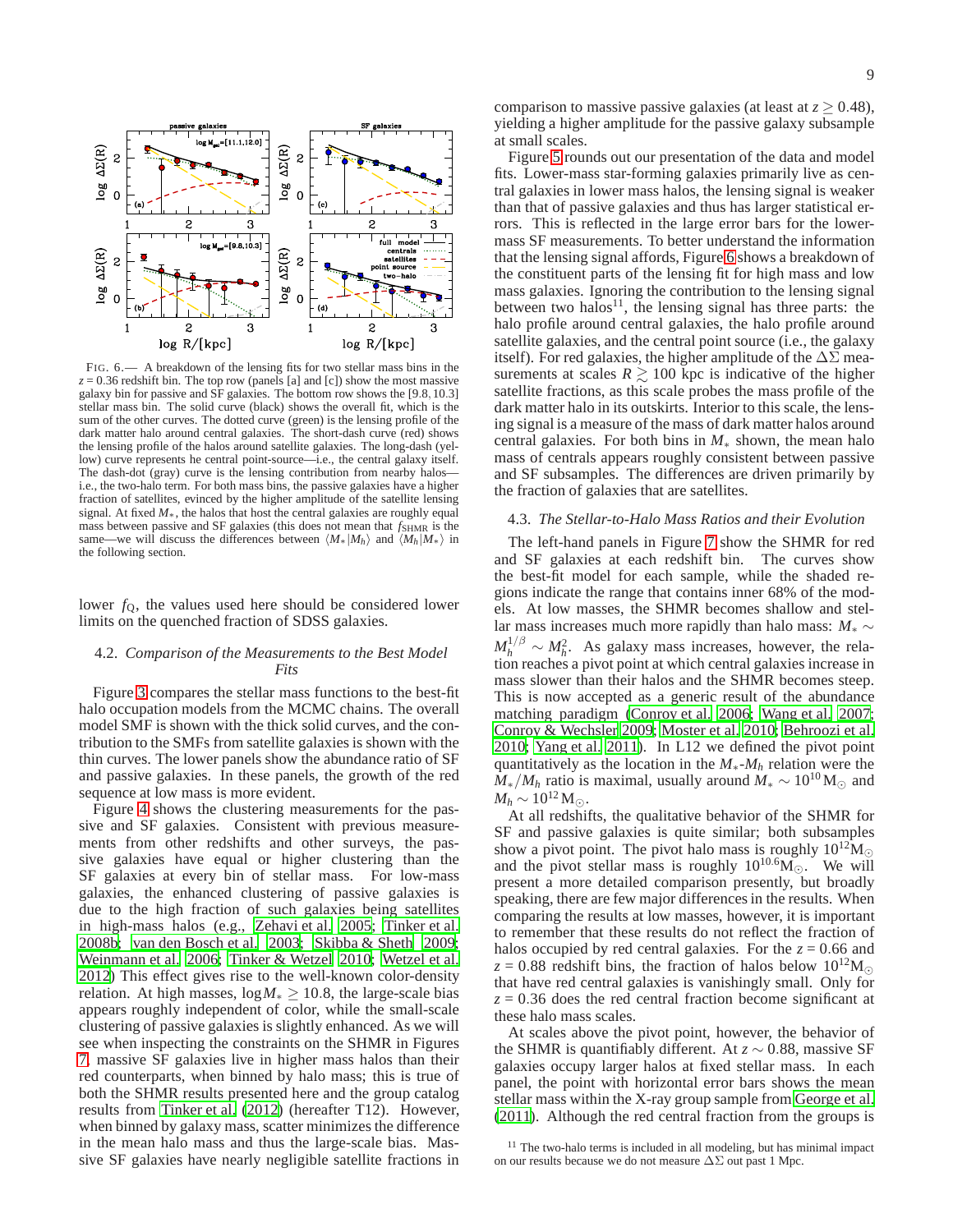used within the MCMC chains, the mean stellar mass is not. At *z* ∼ 0.66, massive SF galaxies still reside in more massive halos than their quiescent counterparts, but now the mean relations are much closer together. At  $z \sim 0.36$ , the mean SMHR for red and SF galaxies have crossed; massive passive galaxies occupy slightly more massive halos than similar SF galaxies. The sample variance for the low-*z* bin is significant, but an evolutionary trend can be seen across the full COSMOS sample. In T12 we compare these results to the central galaxies found in the group catalog, finding quantitative agreement. This figure also compares the new color-dependent results to the SHMR from L12. At low masses, the SF SHMR tracks the all-SHMR nearly exactly; this is expected given that SF galaxies dominate the population at these masses. At high masses, the all-SHMR is intermediate between the SF and passive SHMRs.

The origin of the differential evolution at the massive end comes from our specific combination of data. The stellar mass functions clearly indicate that there are more passive galaxies than SF galaxies at the massive end of the spectrum. The clustering and lensing, however, indicate that the large-scale bias and halo masses of the SF and passive subsamples are consistent. Recall that the left-hand panels show the mean stellar mass as a function of halo mass, even though we have plotted the observable, log*M*∗, on the *x*-axis. At fixed *M*∗, scatter becomes very important at the massive end. The right-hand panels in Figure [7](#page-10-0) show the mean halo mass at fixed stellar mass. In this plot, the differences between the red and SF subsamples is almost entirely gone; thus, in bins of  $M_*$  where satellite galaxies are negligible (i.e., at stellar masses significantly above the knee in the stellar mass function), one would expect the clustering and lensing of SF and passive galaxiesto be consistent. The difference in the SHMRs is driven by the larger values of  $\sigma_{\text{logM}_{*}}$  for SF galaxies than for passive galaxies. For SF galaxies at  $z = 0.88$ ,  $\sigma_{\text{log}M_*} = 0.25 \pm 0.01$ , while for passive galaxies  $\sigma_{\text{log}M_*} = 0.18 \pm 0.05$ . By  $z = 0.36$ , the passive galaxies have the smaller scatter, and the steeper SHMR at the massive end. Although our functional form for  $f_{\text{SHMR}}$  is meant to have a high degree of flexibility at high halo masses, we cannot rule out a possible bias due to our parametric form for  $f_{\text{SHMR}}$ . Additionally, the assumption of a symmetric, lognormal scatter may come into play in this regime where the scatter is important. With the current data we are unable to test alternative models for scatter.

To determine the origin of the constraints on the high-mass end of the SHMR, we ran a series of chains removing different data sets. Figure [8](#page-11-0) show highlights from this series for the  $z = 0.88$  redshift bin. Intriguingly, the constraints when using the SMFs only already show clear indication of a separation between the SHMR of SF and passive galaxies, although the difference is not as large as the final result. Adding just the most massive clustering bin increases the separation between passive and SF SHMR values into rough agreement with the full data. Similar results are found when *removing* the most massive clustering bin and incorporating all others; constraints on  $\sigma_{\text{log}M*}$  come from a range of stellar masses, provided the halos occupied are in the regime where halo bias is monotonically increasing with halo mass (roughly  $M_h \sim 2 \times 10^{11}$ M<sub>☉</sub> at this redshift). Because the halo bias function is highly non-linear, the mean halo mass is not the same as the bias-weighted halo mass. In this respect, the clustering has more constraining power on  $\sigma_{\text{log}M_*}$  than the lensing data. The top panel in Figure [8](#page-11-0) demonstrates that our final results are not sensitive to the data derived from the X-ray groups.

Results when removing the lensing data are similar.

## 4.4. *Central Red Fraction vs Halo Mass*

Figure [9](#page-12-0) shows the 68% ranges of  $f_q(M_h)$  from the MCMC chains for each redshift bin. At  $z = 0.66$  and  $z = 0.88$ ,  $f_q(M_h)$ has a sharp cutoff between  $M_h = 10^{11.5-12.0}$ M<sub>⊙</sub>. Although the median value of the cutoff evolves to somewhat lower mass between  $z = 0.88$  and  $z = 0.66$ , the results from the two redshift bins are also consistent with no evolution. At  $z = 0.36$ ,  $f_a(M_h)$ is higher at all halo masses, most notably at  $M_h \lesssim 10^{11.5}$ M<sub>☉</sub>; rather than a sharp cutoff in the quenched central fraction, there is a long tail toward lower masses where the  $f_a(M_h)$  is 3-10%. This is driven by all three sets of data: a higher abundance of low-mass passive galaxies in the SMF, lower clustering amplitude at for low-mass samples in  $w_\theta$  and a lower satellite fraction in the  $\Delta\Sigma$  measurements. We will explore this in detail in subsequent sections.

Figure [9](#page-12-0) also shows results from the  $z = 0$  SDSS groups catalog of [Tinker et al. \(2011\)](#page-19-22). The shape of  $f_a(M_h)$  from the groups is similar to our non-parametric fit in COSMOS, but the amplitude is higher by  $\sim 0.1 - 0.2$  dex. This may reflect evolution given that the time elapsed between  $z = 0.36$  and  $z = 0.05$  is 3.3 Gyr, equal to the time elapsed from  $z = 0.88$ to  $z = 0.36$ . It may also reflect differences in the definition of "quenched"; in [Tinker et al. \(2011\)](#page-19-22), a 4000-Å break below 1.6 is used to denote quenched, as opposed to NUV-optial-NIR colors cuts used on the COSMOS data. Although this definition is less sensitive to dust than the traditional  $g - r$ color,  $D_n$ 4000 may suffer from aperture bias for more massive galaxies. The results for COSMOS groups are plotted as well, one datum per redshift bin, color-coordinated with the MCMC results.

[Tinker & Wetzel \(2010\)](#page-19-15) constrained halo occupation for color-selected clustering from DEEP2 and COMBO17, concluding that there was not a strong cutoff in  $f_a(M_h)$  (additional data from the UKIDSS-UDS were inconclusive). The clustering samples were created using a single color cut without any NIR data, contaminating the red sequence with dust-reddened star-forming galaxies. From Figure [9,](#page-12-0) many of these galaxies are centrals in low-mass halos, making  $f_q(M_h)$  appear flatter and without any strong cutoff. [Zhu et al. \(2011](#page-19-14)) find that ∼ 25% of sub-*L* <sup>∗</sup> galaxies with red colors are star-forming with specific rates of  $\sim 10^{-10} \text{yr}^{-1}$ .

We note again that the detailed constraints on  $f_q(M_h)$  depend on our assumption that quenching of central galaxies is a function of halo mass, independent of stellar mass. Because the mean galaxy mass at fixed halo mass is similar between passive and SF subsamples, a parameterization of *f<sup>q</sup>* that depends on stellar mass rather than halo mass will likely yield consistent results.

### 4.5. *Central-Satellite Decomposition of the Stellar Mass Functions*

Figure [10](#page-13-0) shows the SMFs for the SF and passive subsamples, broken down into the separate abundances of central and satellite galaxies. For SF galaxies, there is a modest increase in the number of both central and satellite galaxies in time. The abundance of red satellite galaxies exhibits little redshift evolution at low masses. There is actually a deficit of massive red satellites at  $z = 0.36$ . It is unclear whether this represents physical evolution versus sample variance, an issue we will discuss in this subsection.

The only subsample that exhibits significant redshift evo-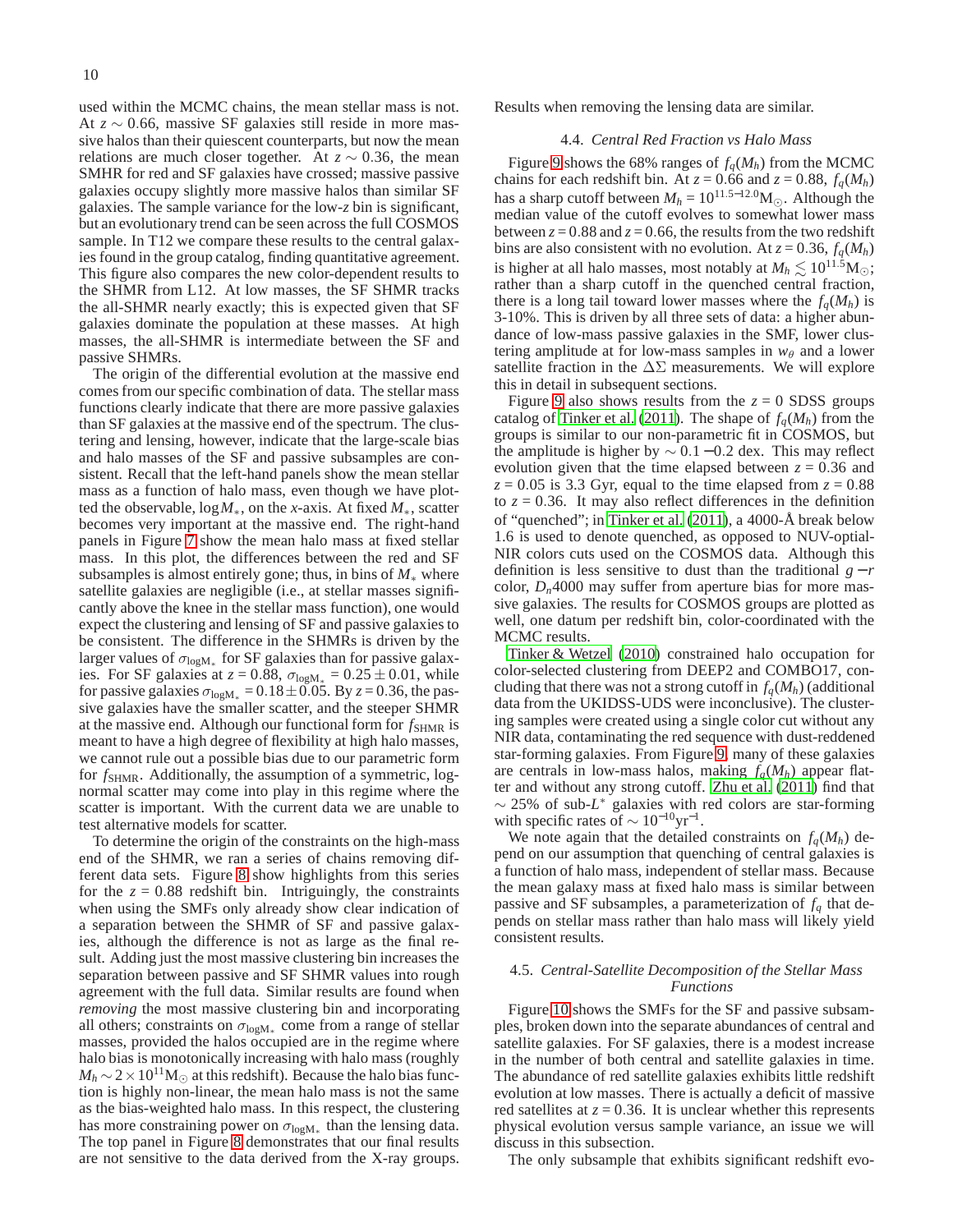14 13 **Galaxies** 12  $z = [0.74, 1.00]$ 11  $\log M_{\rm halo}/[{\rm M}_\odot]$ 14 13 12  $z = [0.48, 0.74]$ 11 14 13 12  $z = [0.22, 0.48]$ 11 10 9 11 129 10  $11$ 12  $log M_{*}/[M_{\odot}]$  $log M_{*}/[M_{\odot}]$ 

<span id="page-10-0"></span>FIG. 7.— Stellar-to-halo mass ratios for passive and SF central galaxies. Shaded regions indicate 68% range in each quantity from the MCMC chains. The left-hand panels show *f*<sub>SHMR</sub> for each redshift bin, equivalent to the mean *M*<sup>∗</sup> at fixed *M<sub>h</sub>*. The points with horizontal error bars represent the mean halo masses of the X-ray groups with passive and SF central galaxies, taken from T12. Long dashed curves show the SHMR for all galaxies, taken from L12. The right-hand panels show  $\langle M_h | M_* \rangle$ . The larger scatter for SF galaxies creates more Eddington bias, thus when binned in  $M_*$ , the mean halo mass is significantly smaller than *f*SHMR. Thus the lensing signals for massive galaxies are similar between passive and SF samples.

lution is red central galaxies. At the massive end there is minimal evolution, consistent with larger surveys results of the evolution of the luminosity function of Luminous Passive Galaxies (LRGs; [Cool et al. 2008;](#page-18-33) [Wake et al. 2006\)](#page-19-30). However, at  $M_* \lesssim 10^{11} M_{\odot}$ , the number of red central galaxies increases rapidly from  $z = 0.88$  to  $z = 0.36$ . At  $M_* = 10^{10}$ M<sub>☉</sub>, this abundance increases by 1.2 dex. At this same mass scale, the change in the number of satellite galaxies is negligible.

This result is more clearly expressed by looking at the fraction of galaxies that are red, and how this fraction depends on categorization as a central or a satellite galaxy. Figure [11](#page-14-0) shows  $f_q$  as a function of redshift for five values of  $M_*$  over the range  $\log M_* = [9.7, 11.2]$ . In this figure we have included data from the SDSS groups catalog of [Tinker et al. \(2011\)](#page-19-22). The differences in stellar mass estimates between the two surveys make comparisons of absolute abundances problematic, but fractions are more robust. To create the SDSS data in this figure, we have added 0.2 dex to the stellar mass estimates and added 0.2 dex of scatter. The former represents the 0.2 dex shift in the SMFs between SDSS [\(Li & White 2009\)](#page-18-30) and COSMOS once deconvolved to a common scatter value. The latter is meant to mock up the increase uncertainties between SDSS spectroscopic redshifts and COSMOS photometric redshifts (see the discussion in Figure 14 in L12). Both of these changes lower  $f<sub>Q</sub>$  by 0.1 to 0.2, which the shift in mass scale dominating the effect. The upper error bars show the original SDSS values before shifting and adding scatter. Because both alterations to the SDSS data lower  $f<sub>0</sub>$ , the values used here should be considered lower limits on the quenched fraction of SDSS galaxies.

Figure [11a](#page-14-0) shows  $f_q$  for all galaxies in each stellar mass bin. The rate of change in  $f_q$  with redshift monotonically decreases with increasing stellar mass. For massive galaxies, *f*<sup>*q*</sup> is roughly constant. At log*M*<sup>∗</sup> = 9.7, *f<sub>q</sub>* increases by a factor of five. Figure [11b](#page-14-0) shows the same quantity, but now for satellite galaxies only. Aside from the lowest mass bin, *fq*(*sat*) in all bins is consistent with no redshift evolution. Central galaxies, on the other hand, show significant evolution; at  $\log M_* \lesssim 10$ , *f<sub>q</sub>*(*cen*) increases by an order of magnitude. Even at  $logM_* = 10.5$ ,  $f_q(cen)$  increases by a factor of 5 over our redshift baseline.

[Knobel et al. \(2013\)](#page-18-19) use group catalogs in the zCOSMOS survey to measure the redshift evolution of centrals and satellites as well. Due to the flux limit of the zCOSMOS target selection, they only achieve a redshift baseline for galaxies  $M_* \gtrsim 10^{10.3} \,\mathrm{M}_{\odot}$ . They also find little to no evolution of the red fraction of satellites. For central galaxies, however, they find weaker evolution for the red fraction of central galax-ies. In Figure [12](#page-15-0) we compare  $f_q$  for centrals and satellites between the two methods. An objective comparison is obstructed by the overall offset in  $f_q$  between the two definitions of quenched (see Figure [2\)](#page-2-1). Both approaches yield a small decrease in  $f_q(sat)$  for massive galaxies as *z* decreases, but the [Knobel et al. \(2013\)](#page-18-19) groups yield a quenched fraction at  $M_* =$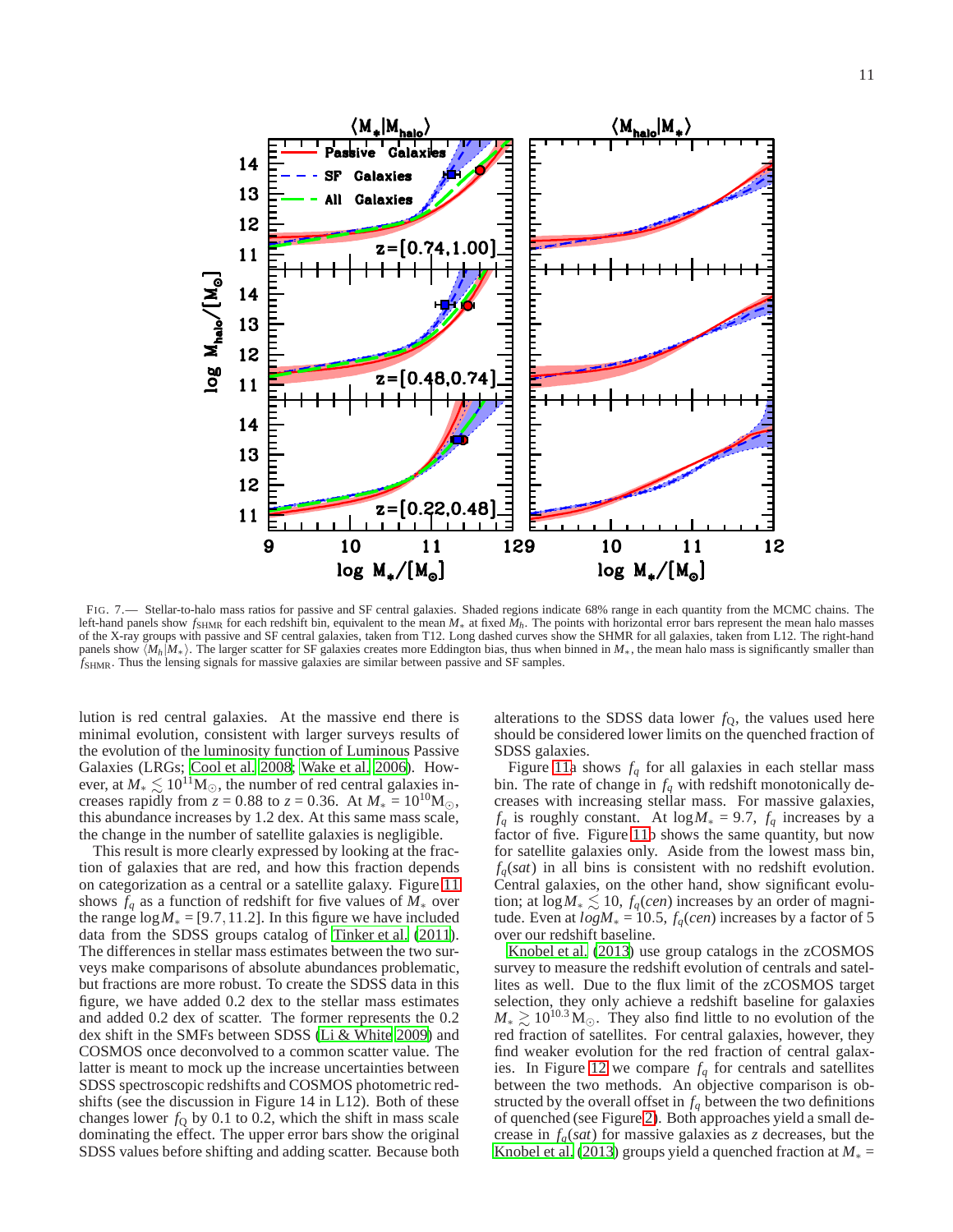

<span id="page-11-0"></span>FIG. 8.— Stellar-to-halo mass ratios for passive and SF central galaxies when using only subsets of the available data. In each panel, the shaded region is the 68% confidence interval for the SHMR from the MCMC chains. The lines indicate the same quantity from the original chains using all data (cf. Figure [7\)](#page-10-0). All panels show results from the *z* = 0.88 redshift bin. *Bottom panel*: Chains that incorporate only the stellar mass functions and their ratio. *Middle panel*: The stellar mass functions, the SMF ratio, and the most massive clustering bin: galaxies with  $\log M_* = [11.1, 11.6]$ . *Top panel*: Chains using all data except  $f_q(M_h)$  from the X-ray group catalog.

 $10^{11}$  M<sub>☉</sub> that is nearly unity. In this panel we plot the results from the COSMOS X-ray groups of [George et al. \(2011\)](#page-18-25), which use the same definition of quenched as this work. The *fq*(*sat*) values are mostly consistent with those from our SHMR analysis. For central galaxies, the [Knobel et al.](#page-18-19) [\(2013](#page-18-19)) groups yield contrasting results above and below *M*<sup>∗</sup> =  $10^{10.5} \,\mathrm{M}_{\odot}$ . Below this limit, the zCOSMOS central galaxies show a moderate increase in *fq*(*cen*), but above this limit the zCOSMOS central galaxies exhibit significantly decreasing *fq*(*cen*) with decreasing redshift. The quenched fraction of  $M_* = 10^{11}$  M<sub>☉</sub> centrals decreases from 90% to 60% over their redshift baseline.

The *U* −*B* color cut used in zCOSMOS may be susceptible to dust contamination, which may be stronger at higher redshifts where star formation rates are also higher. Additionally, there may be differences driven by the two methods—halo occupation and group finding. Misclassification of which galaxy in a group is the central is a major source of bias for group catalogs [\(Skibba et al. 2011\)](#page-19-31). Given that the quenched fraction of satellites exhibits no redshift evolution, this type of bias will only weaken the true trend of  $f_q(cen)$ . Moreover, [Knobel et al. \(2013\)](#page-18-19) use a probabilistic scheme to select subsamples of centrals and satellite galaxies that have purity near 80%, forcing them to assume that these subsets are representative of the overall populations. Halo occupation methods do not suffer from these biases, as central and satellite populations are constrained only in a statistical fashion, and not on an object-by-object basis. We also note that the central galaxies in the X-ray group catalog used here are a much cleaner sample of central galaxies, given that the group center can be verified with the X-ray brightness profile.

Figure [13](#page-16-0) shows a complementary statistic: the fraction of galaxies that are satellites,  $f_{\text{sat}}$ , for the same stellar mass bins and redshift range. For all galaxies, *f*sat is between  $0.25 - 0.35$ , consistent with previous analyses of  $z =$ 0 luminosity-dependent clustering (e.g., [Zehavi et al. 2005](#page-19-16); [Tinker et al. 2007;](#page-19-32) [van den Bosch et al. 2007](#page-19-9); [Zheng et al.](#page-19-8) [2007;](#page-19-8) [Zehavi et al. 2011\)](#page-19-17). Halo occupation analysis of  $z \sim 1$ luminosity dependent clustering indicates a somewhat smaller  $f_{\text{sat}}$  than at  $z = 0$  [\(Zheng et al. 2007;](#page-19-8) [Abbas et al. 2010\)](#page-17-7). However, recent analysis of stellar-mass dependent clustering at  $z = 1 - 2$  by [Wake et al. \(2011\)](#page-19-33) find  $f_{\text{sat}}$  values consistent with those in COSMOS. Due to the fact that satellite galaxies are predominantly red, they are fainter than SF galaxies at the same stellar mass, lowering the satellite fraction at a given mass. For SF galaxies, star formation rates increase with redshift, increasing the difference between luminosity and stellar mass defined samples.

The satellite fractions of star forming galaxies are lower than for the full sample, generally near  $\sim 0.2$ , with minimal redshift evolution. Satellites dominate the population of low-mass passive galaxies at  $z \sim 1$ . Even at  $\log M_* = 10.8$ ,  $f_{\text{sat}} = 0.55$ . By  $z = 0$ , satellites represent less than half of passive galaxies at  $log M_* > 9.7$ . The change in  $f_{\text{sat}}$  for passive galaxies is non-monotonic when incorporating the SDSS data, yielding a "dip" in  $f_{\text{sat}}$  at  $z = 0.36$ . The small volume of this redshift slice raises the possibility that the galaxy distribution around  $z = 0.36$  within COSMOS is a significant outlier with respect to the cosmic mean. We note that while the trend of  $f_{\text{sat}}(\text{red})$  with redshift is non-monotonic, the trend in  $f_q(\text{cen})$ *is* monotonic. Thus, if the  $z = 0.36$  redshift slice is simply removed from consideration, the results in Figures [11](#page-14-0) and [13](#page-16-0) are still consistent with the scenario in which the only population to undergo significant evolution since  $z = 1$  is red central galaxies.

### 4.6. *Signature of the Evolving Red Central Population in the Data*

Figure [14](#page-16-1) demonstrates where our constraints on the evolving population of red centrals derive from. If we assume that the fraction of halos with red centrals is fixed at  $z = 0.88$ , the abundance and clustering of the overall red population is markedly different at  $z = 0.36$ . Figure [14](#page-16-1) shows results from the HOD model at  $z = 0.36$ , but the five parameters of the non-parametric  $f_a(M_h)$  function have been replaced by the best-fit values at  $\zeta = 0.88$ . In this model, the abundance of low-mass is low by a factor of  $\sim$  2.5 relative to the data, while the clustering is too high by an order of magnitude or more. The increased clustering amplitude is attributed to the higher satellite fraction of passive galaxies in this model. It is possible to construct a model with the  $z = 0.88 f_q(M_h)$  that relieves the tension with the SMF, but this requires making up the difference by increasing the number of satellite galaxies, which only increases the tension with the clustering. In short, the only way to match both the SMF and  $w_{\theta}$  measurements at  $z = 0.36$  is to increase the frequency of quenched central galaxies relative to  $z = 0.88$ .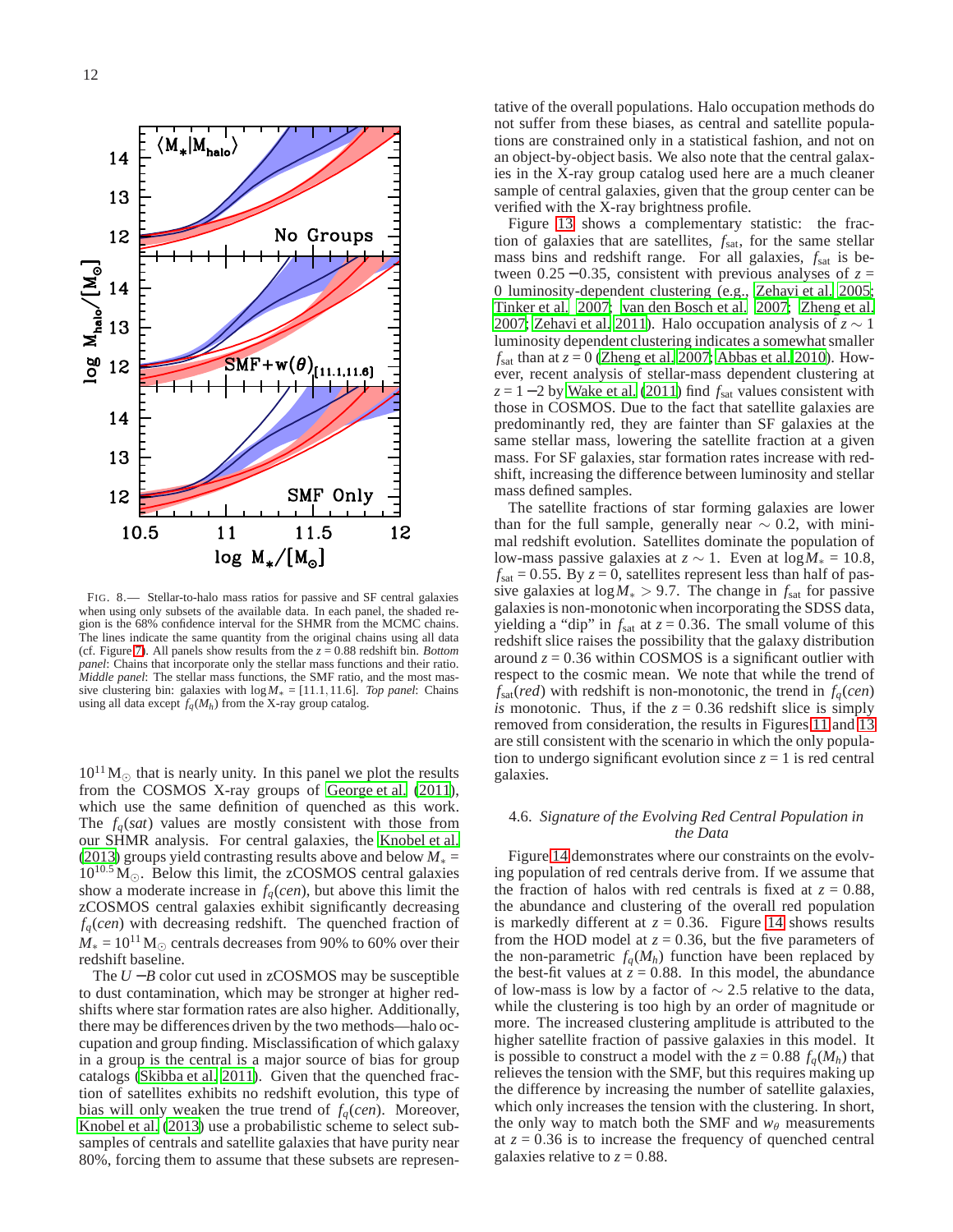

<span id="page-12-0"></span>FIG. 9.— The fraction of central galaxies that are red as a function of halo mass,  $f_q(M_h)$ , for all three redshift slices. The shaded regions show the 68% range of values within the MCMC chains. The filled circles show the same quantity for the SDSS groups catalog of [Tinker et al. \(2011](#page-19-22)). The filled squares show the quenched fraction of central galaxies in COSMOS groups [\(George et al. 2011](#page-18-25)) that are used in the MCMC modeling. At  $z \ge 0.66$ , there is a sharp cutoff in  $f_q(M_h)$ , implying that nearly all central galaxies at  $M_* \leq 10^{10.5} \,\mathrm{M}_{\odot}$  are star forming at these redshifts. At lower redshifts, this cutoff moves to lower halo masses and there is a non-negligible contribution to the red sequence from low-mass central galaxies.

#### 5. DISCUSSION

In an upcoming paper we will present a detailed analysis of the halo occupation results presented here, comparing these results to the growth histories, merging rates, and subhalo accretion and evolution in high-resolution N-body simulations. But it is possible to make significant qualitative assessment of our breakdown of the red sequence into central and satellite galaxy components.

*Evolution of SHMR for high-mass galaxies.* Observations indicate that the red sequence begins with massive galaxies at  $z \ge 2$  [\(Kriek et al. 2008;](#page-18-3) [Williams et al. 2009\)](#page-19-2). Thus it is not surprising that massive passive and SF galaxies have substantially different SHMRs at  $z = 1$ . Both the halo occupation analysis presented here and the X-ray groups in analyzed T12 indicate that, above the group halo mass scale ( $\gtrsim 10^{13} M_{\odot}$ ), star-forming central galaxies are less massive than their red counterparts at fixed *Mh*. The substantial difference between *M*<sup>∗</sup> for SF and passive subsamples implies that star formation is not a stochastic process in these objects: if massive central galaxies underwent periodic episodes of star formation followed by longer-term quiescence, the galaxies at fixed halo mass would have the same stellar mass. The results also imply that massive quenched galaxies formed their stars very rapidly at high redshift, essentially getting 'ahead of the growth curve' relative to central galaxies that would still be forming stars by  $z = 1$ . At high redshift, central galaxies essentially "knew" they would be quenched by  $z = 1$  (see the discussion in T12).

From  $z = 1$  to  $z = 0$ , the SHMRs evolve quite differently depending on star formation activity. By  $z = 0.36$ , the mean relations have crossed and red central galaxies live in higher mass halos than SF central galaxies at fixed mass. This inversion is also consistent with results from  $z = 0$  studies [\(Mandelbaum et al. 2006;](#page-18-34) [More et al. 2011\)](#page-18-26). Star forming galaxies of mass  $10^{11}M_{\odot}$  grow by a factor of ~ 1.6 using the star formation rates of [Noeske et al.](#page-19-34) [\(2007\)](#page-19-34) from  $z = 0.88$  to  $z = 0.36$ . Host halos for these galaxies ( $M_h \sim 10^{13}$ ) grow by a factor of ∼ 1.8 over the same redshift interval [\(Wechsler et al.](#page-19-35) [2002\)](#page-19-35), thus star-forming central galaxies grow almost as fast as their host halos. For quenched galaxies, their growth rates are significantly slower than that of their host halos, causing the inversion of the SHMR seen in Figure [7.](#page-10-0) Although halos will accrete substantial stellar mass from smaller galaxies, most of this mass does not merge with the central galaxy; this is implied by the evolution of the luminosity function of massive passive galaxies [\(Wake et al. 2006;](#page-19-30) [Cool et al. 2008](#page-18-33)). This mass contributed to the buildup of the intracluster light [\(Conroy et al. 2007;](#page-18-35) [Purcell et al. 2007](#page-19-36)). The results here will put strong constraints on the growth of massive passive galaxies in our follow-up paper.

*Evolution of the SHMR for low-mass galaxies.* In contrast to the massive end of the galaxy population, low-mass galaxies show little evolution in the SHMR as well as very little difference in the SHMR between passive and SF subsamples. Due to the low abundance of low-mass red central galaxies, the errors on the SHMR below the pivot point are much higher for passive galaxies relative to SF galaxies. For each redshift bin, the red SHMR is slightly below the SF relation (at fixed *M*<sup>∗</sup>), but they are consistent within the error bars. From Figures [10](#page-13-0) and [11,](#page-14-0) the abundance of red centrals is nearly negligible at  $z = 1$  and increases rapidly relative to other constituents of the full galaxy population. Thus, most low mass quiescent central galaxies will be recent additions to the red sequence and the halo masses of red galaxies will be similar to those of SF galaxies. Low mass galaxies have significant gas content, with  $M_{\text{gas}} \gtrsim M_*$  at  $M_* \lesssim 9.5$  at  $z = 0$  [\(Baldry et al. 2008](#page-17-8)). The difference in stellar mass at fixed halo mass should be indicative of the amount of this gas that has been converted into stars during the quenching process. This proposition assumes no increase in the halo mass; ie, the quenching mechanism is not major mergers.

*The migration rate of central galaxies to the red sequence.* Our results are in good agreement with recent measurements from PRIMUS from [Moustakas et al.](#page-18-14) [\(2013\)](#page-18-14) that demonstrate that the growth of the red sequence from  $z = 1$  to 0 is primarily due to low-mass galaxies being quenched of their star formation. Our SHMR analysis further indicates that this growth is happening in the low-mass central population as opposed to satellites in groups and clusters. Figure [15](#page-17-9) shows the rate at which central galaxies are added to the red sequence. The *x*-axis is stellar mass and the *y*-axis is the difference in the abundance of red centrals between adjacent redshift bins, divided by the time lapse between redshift bins (units of number/volume/dex/Gyr). The shaded regions shows the  $1 - \sigma$ range in rates given the uncertainties in the abundances in red centrals at each redshift. Within  $1-\sigma$ , there is evidence for an accelerated migration rate over the COSMOS redshift baseline, although the migration rates are consistent within their  $2 - \sigma$  uncertainties.

Figure [15](#page-17-9) also shows the migration rate of central galaxies to the red sequence using the SDSS group catalog of [Tinker et al. \(2011](#page-19-22)). This group catalog allows us to isolate only the abundance of central quenched galaxies (quenched by the criterion of  $D_n(4000) > 1.6$ ). Although the redshift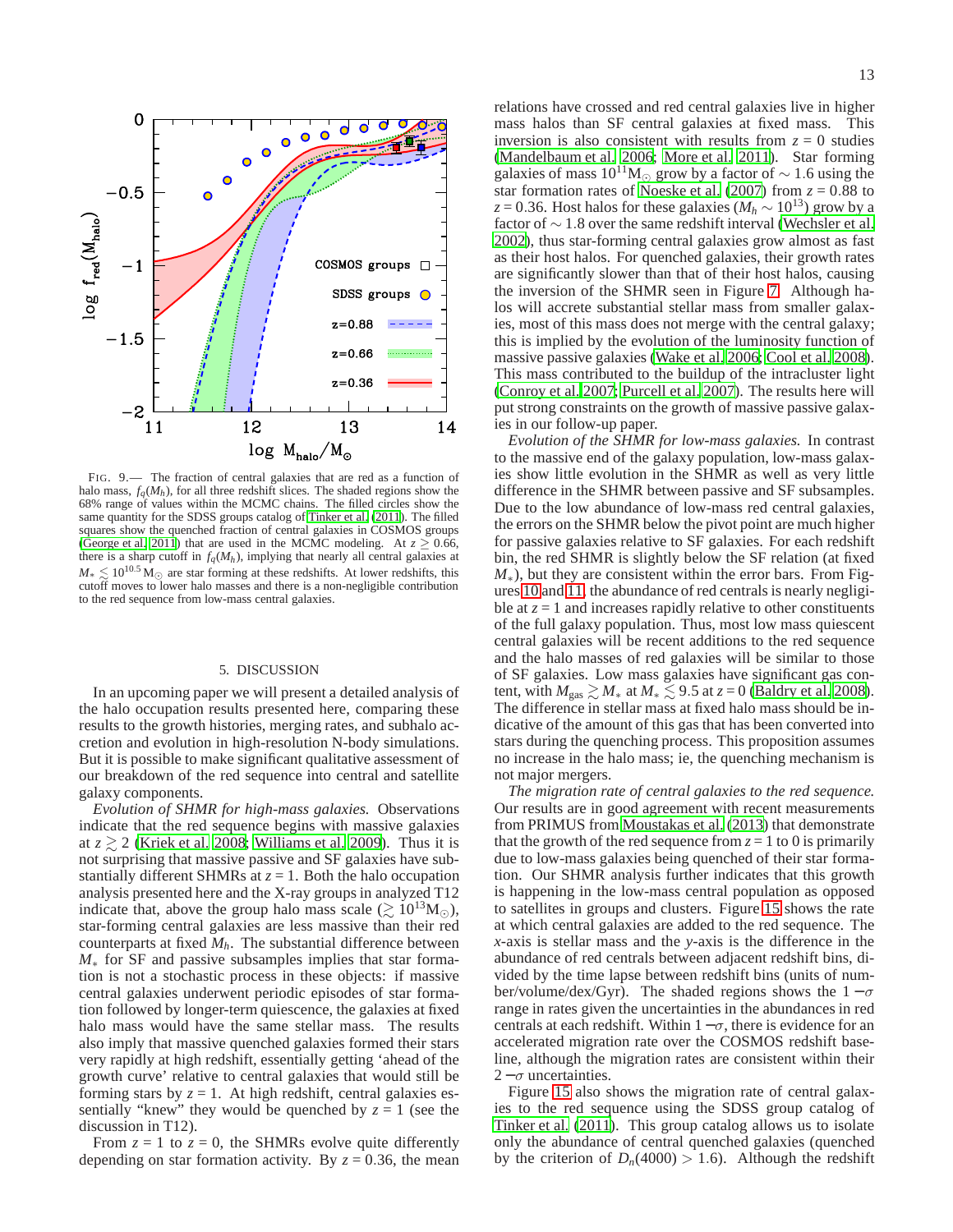

<span id="page-13-0"></span>FIG. 10.— The stellar mass functions of passive and SF cosmos galaxies broken down into the contributions from central and satellite galaxies. Panels (a) and (b) show results for quenched satellite and central galaxies, respectively. Panels (c) and (d) show results for star-forming satellite and central galaxies, respectively. The shaded regions represent the 68% range of values within the MCMC chains. For all four subsamples, there is little redshift evolution at the high-mass end ( $M_* \geq 10^{11}$  M<sub>☉</sub>). There is a dearth of high-mass quenched satellites at  $z = 0.36$ , but this is likely a statistical outlier. At low masses, the only subsample that shows significant evolution is passive central galaxies; at  $M_* = 10^{10}$  M<sub>○</sub>, the abundance of passive red centrals increases by more than an order of magnitude across our redshift baseline. Figure [11](#page-14-0) shows that this growth in the fraction of quenched central galaxies continues to increases to  $z = 0$ .

baseline within the SDSS Main galaxy sample is small, the overall number of galaxies is very large and it is possible to detect changes in the abundance of red central galaxies within the volume-limited group catalogs of [Tinker et al.](#page-19-22) [\(2011\)](#page-19-22) (see their Table 1). As discussed earlier, direct comparison of the SDSS stellar masses with COSMOS stellar masses is not possible, but given the lack of significant slope of the migration rate with stellar mass, the difference in *M*<sup>∗</sup> estimator is less relevant. The SDSS results yield a migration rate nearly an order of magnitude higher than the  $z = 0.88 \rightarrow 0.66 \text{ COSMOS}$ results.

Previous studies have also detected an acceleration of the migration rate onto the red sequence with cosmic time. Both the PRIMUS results and results from zCOSMOS of [Pozzetti et al. \(2010\)](#page-19-37) find that growth rate, in number and

mass density, for objects on the red sequence is increasing with decreasing redshift at  $M_* \lesssim 10^{10.6} M_{\odot}$ . These studies find significantly less evolution in the growth rate than in this work, which is a natural consequence of analyzing to overall galaxy population as opposed to focusing on central galaxies.

The results here make strong predictions for the minimum *M*<sup>∗</sup> that can be quenched in the field. [Geha et al.](#page-18-36) [\(2012\)](#page-18-36) find that there no isolated field galaxies below  $10^9 M_{\odot}$  that are passively evolving in the low-redshift NASA-Sloan Atlas. Our models predict that the *fq*(*cen*) drops below 1% at  $M_* = 3 \times 10^9$  M<sub>☉</sub> at  $z = 0.66$  and  $M_* = 6 \times 10^9$  M<sub>☉</sub> at  $z = 0.88$ . Extending this search for the minimum quenched field galaxy can confirm and strengthen the constraints from the SHMR analysis.

*The quenching timescale for satellite galaxies.* The proba-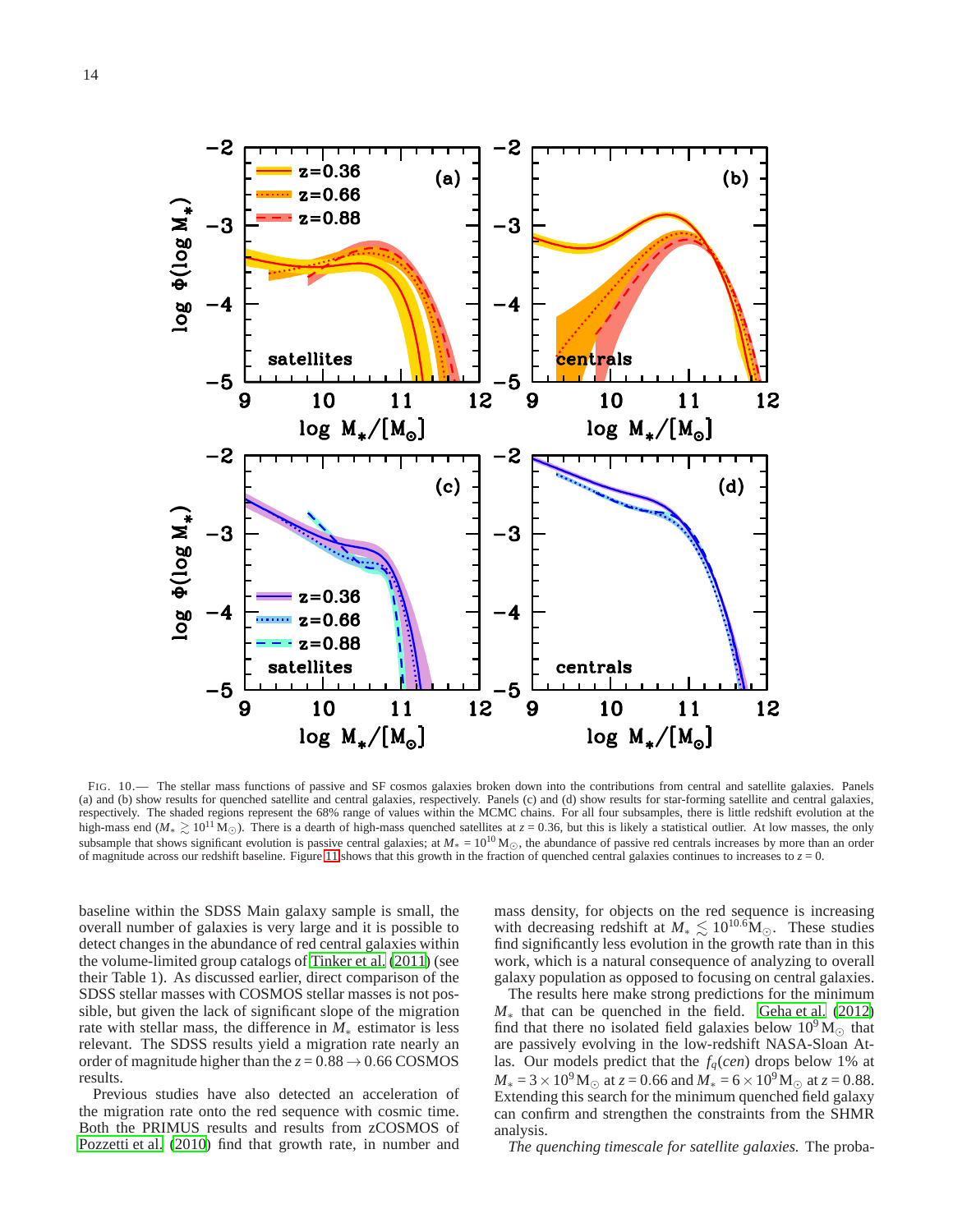$\mathbf{1}$ quenched fraction  $0.1$ all galaxies log  $M = 11.2$ log  $M = 10.8$ log  $M = 10.5$  $.01$ log  $M = 10.1$ log  $M=9.7$ satellites centrals (a) (b) (c  $0.5$  $\overline{0}$  $0.5$  $\mathbf{1}$  $\overline{0}$  $\mathbf{1}$  $\overline{0}$  $0.5$  $\mathbf{1}$ redshift redshift redshift

<span id="page-14-0"></span>FIG. 11.— The red (quenched) fraction of galaxies as a function of redshift for various stellar mass bins. Panel (a) shows  $f_q$  for all galaxies. Panel (b) shows  $f_q$  for satellite galaxies. Panel (c) shows  $f_q$  for central galaxies. Error bars on the COSMOS measurements represent the 68% range within the MCMC chains. Data points at  $z = 0.05$  are from the SDSS groups catalog of [Tinker et al. \(2011](#page-19-22)). The SDSS stellar masses have been modified to afford better comparison to COSMOS stellar masses, but these changes yield little to no change in the values on the *y*-axis. See text for details. Although the *z* = 0.36 redshift bin is somewhat anomalous in its statistics, it is consistent with the overall trends in this figure: namely, the monotonic growth of the quenched fraction of galaxies at all masses, the near-constant quenched fraction of satellite galaxies, and the rapid growth of a population of quenched central galaxies, especially at low masses.

bility that a satellite is quenched increases monotonically with the time that has passed since it was accreted [\(Wetzel et al.](#page-19-38) [2013a](#page-19-38)); older satellites are more likely to be quenched of their star formation. Thus we can compare our constraints on  $f_q(sat)$  with our theoretical knowledge of the accretion and destruction of subhalos in N-body simulations. At high *z*, the mean age of a subhalo (i.e., the time that has elapsed since it was accreted) is significantly smaller than the mean age of subhalos at  $z = 0$ . Dynamical friction is more efficient at higher redshifts because the mean density of dark matter halos increases as  $(1+z)^3$ . Making the ansatz that the oldest subhalos have the lowest star formation rates allows us to infer the timescale that must elapse for galaxies that are accreted as star-forming to migrate to the red sequence; e.g., if 50% of subhalos are older than 4 Gyr and 50% of satellite galaxies are red, it takes approximately 4 Gyr for satellite galaxies to be quenched of their star formation [\(Tinker et al.](#page-19-10) [2010b;](#page-19-10) [Tinker & Wetzel 2010;](#page-19-15) [Wetzel et al. 2013a\)](#page-19-38).

Figure [16](#page-18-37) shows the estimated quenching time for  $M_* =$  $10^{10.5}$ M<sub> $\odot$ </sub> satellite galaxies. Here we use the simulation results from [Tinker & Wetzel \(2010\)](#page-19-15). The two values represent the upper and lower bounds on the quenching timescale, based on assumptions about the fraction of satellite galaxies that were quenched prior to accretion; either that  $f_a(cen) = 0$  or that  $f_q(cen)$  is the value at the redshift of the measurement. In reality,  $f_q(cen)$  will be nonzero but lower than at the redshift of the measurement because galaxies were accreted at higher redshift. We compare these results to those for  $M_* = 10^{10.5} M_{\odot}$ galaxies  $z = 0$  [\(Wetzel et al. 2013a\)](#page-19-38). This estimate takes into account the evolution in  $f_q(cen)$ . We also show results from [Tinker et al. \(2010b](#page-19-10)) and [Tinker & Wetzel \(2010\)](#page-19-15) at higher redshift. These latter papers analyze clustering for different luminosity-defined samples, so this is not an apples-to-apples comparison. But in general these results are consistent with a scenario in which the quenching timescale of satellite galaxies varies with the evolving dynamical timescale of the host halos:  $t_Q \sim (1+z)^{-3/2}$ .

[Peng et al. \(2010](#page-19-39), [2012\)](#page-19-40) investigate the quenched fraction of galaxies as a function of local density, stellar mass, and redshift. They parameterize galaxy quenching as "mass quenching" and "environment quenching", demonstrating that the effects of these disparate mechanisms are fully separable. "Mass quenching" can be compared to central galaxy processes, while "environment quenching" is tightly associated with satellite processes. The fundamental difference in the approach of Peng et. al and this work is that the fundamental parameter in our approach is the mass of the host halo (and of the subhalo if it is a satellite), while Peng et. al. consider the stellar mass to be fundamental for the central galaxies and local density of galaxies to be fundamental for the satellites. For central galaxies, due to the small scatter between stellar mass and halo mass, it may not be possible to distinguish between these two approaches. Further work is required to see if a model in which central galaxy quenching is determined by galaxy mass fits the data as well as the model we have presented here. It is worth noting that [Peng et al. \(2010\)](#page-19-39) find their 'mass-quenching efficiency' to increase with cosmic time, in agreement with our results.

For satellite galaxies, [Peng et al. \(2012\)](#page-19-40) find that local density correlates better with quenching than either stellar mass of the satellite galaxy or host halo mass. This is at odds with our conclusions, as well as the model presented in [Wetzel et al. \(2012](#page-19-19), [2013a](#page-19-38)[,b](#page-19-11)), in which the observed correlation between host halo mass and quenched fraction of satellite galaxies is driven by the time that has elapsed since the satellites were accreted. More massive halos have older sub-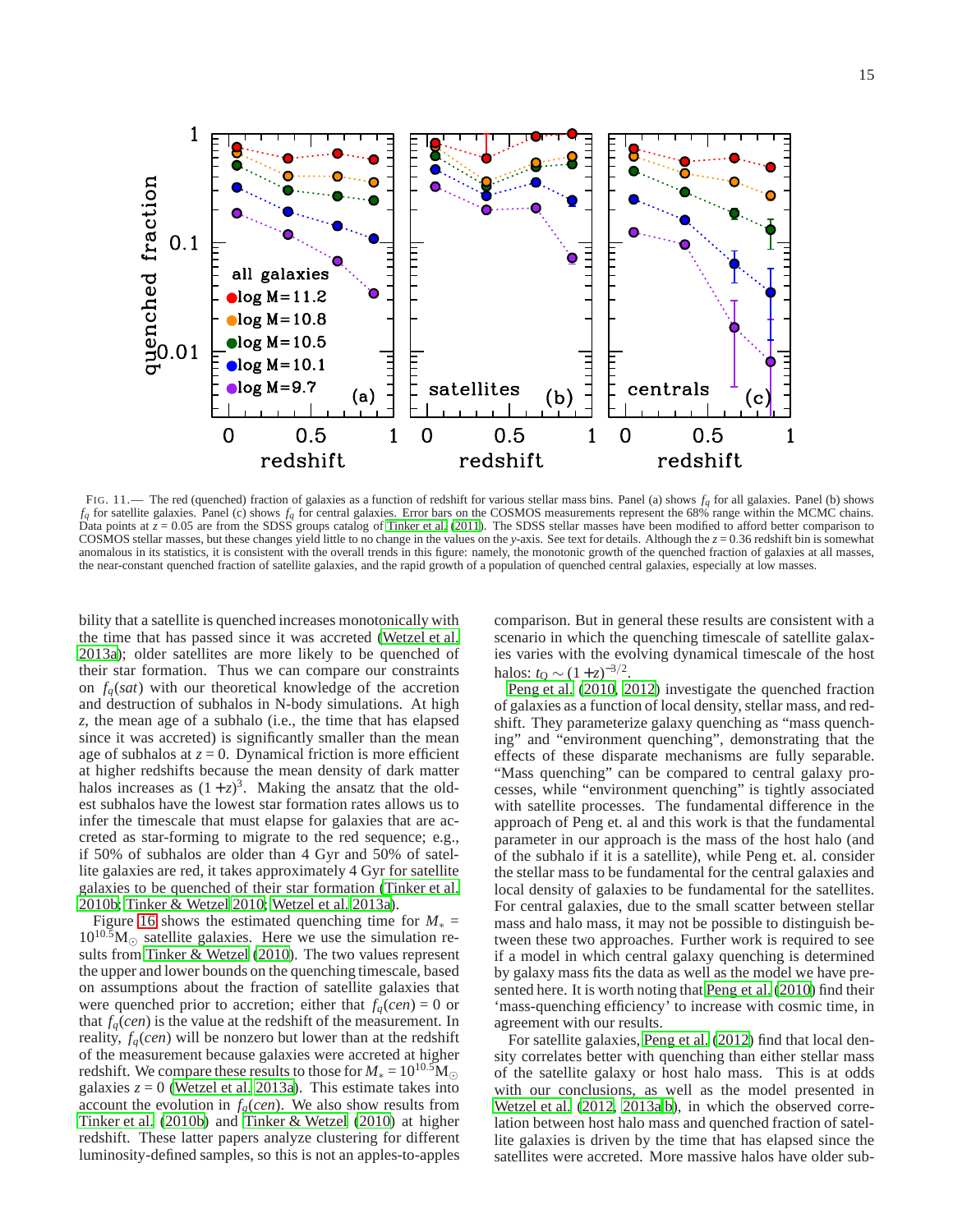

<span id="page-15-0"></span>FIG. 12.— The evolution of the quenched fraction from our SHMR anal-ysis compared to that from the zCOSMOS groups catalog of [Knobel et al.](#page-18-19) [\(2013](#page-18-19)). The color scheme is the same as previous figures, but here we make the comparison in the stellar mass bins used in [Knobel et al. \(2013](#page-18-19)). The top panel shows  $f<sub>O</sub>$  for satellites while the bottom panel shows  $f<sub>O</sub>$  for centrals. In the top panel, we also include results from the COSMOS X-ray group catalog of [George et al. \(2013\)](#page-18-38). There is an overall shift in the total quenched fractions for the COSMOS and zCOSMOS samples (c.f., Figure [2\)](#page-2-1) such that the zCOSMOS sample has a higher fraction of quenched galaxies. For massive objects, the zCOSMOS sample has a decreasing  $f_q$  with decreasing  $z$ , which is driven by the decrease in *f*<sub>*q*</sub>(*cen*) for bins at  $M_* > 10^{10.5}$  M<sub>☉</sub>. The photometric COSMOS sample used here has a monotonically increasing (or constant) overall red fraction, also driven by the behavior of the central galaxies.

halo populations, thus contain satellites that are more often quenched of their star formation. In the next paper in this series (A. Wetzel, et. al., in preparation), we model various physical mechanisms in detail, scrutinizing the local density model as a driver of satellite evolution.

[Peng et al.](#page-19-39) [\(2010\)](#page-19-39) find no evolution with redshift in their environment quenching efficiency, which is in stark contrast to the results in Figure [16](#page-18-37) and our conclusion that satellite quenching efficiency is much higher in the past. The actual quenched fraction of satellite galaxies is nearly independent with redshift (cf. Figure [10](#page-13-0) and [Tinker & Wetzel \(2010\)](#page-19-15)), but [Peng et al.](#page-19-39) [\(2010\)](#page-19-39) do not take into account the redshift dependence of satellite dynamics discussed above, i.e., the fact that satellite at  $z = 1$  survive as satellites  $\sim 1/3$  of the time  $z = 0$  satellites do. The [Peng et al.](#page-19-39) [\(2010\)](#page-19-39) results imply that the fraction of satellites that are quenched after accretion is time independent, thus their results are consistent with an efficiency (or timescale) that varies with the dynamical time of dark matter halos.

*What is the mechanism responsible for the growth of the red sequence?* The constant  $f_q(sat)$  with redshift implies that the rates of creation and destruction of red satellite galaxies roughly balance. So although the mechanisms that quench star formation in groups and clusters—ram pressure, strangulation, harassment, etc—are constantly acting on star-forming satellites to quench their star formation, they have minimal impact on *change* in the number of objects on the red sequence from  $z = 1$  to  $z = 0^{12}$ . The conclusion of [Wetzel et al.](#page-19-38) [2013a](#page-19-38) is that roughly  $1/3$  of  $z = 0$  quenched galaxies with  $M_* \geq 10^{9.7}$  M<sub>☉</sub> were put on the red sequence by satellitedriven processes (their Figure 6). This is true whether averaging by number of galaxies or by total stellar mass. At  $z = 1$ , this fraction was higher, but the overall number of objects on the red sequence was somewhat smaller. For central galaxies, the primary mechanisms proposed to quench star formation are AGN and major mergers, or perhaps a combination of the two as the latter may drive the former. To be in agreement with the results here, the mechanism for star formation quenching in central galaxies must satisfy two requirements: (1) become more efficient with time (ie, as  $z \to 0$ ) and (2) be roughly independent of stellar mass.

Let us take AGN and mergers as uncorrelated mechanisms. For mergers, [Hopkins et al.](#page-18-39) [\(2010\)](#page-18-39) find a general agreement among theoretical predictions and observational estimates in which the merger rate is  $\sim 0.1 \text{ Gyr}^{-1}$  at  $z = 1$  and rapidly decreases by a factor of  $\sim$  5 from *z* = 1 − 0 for galaxies in the range  $10^{10}M_{\odot}$   $\lt M_*$   $\lt 10^{11}M_{\odot}$ . There is also a strong stellar mass dependence on the major merger rate [\(Maller 2008](#page-18-40); [Stewart et al. 2009\)](#page-19-41). Which mergers actually put galaxies on the red sequence is not fully quantified, given that merger simulations with gas-rich progenitors can yield star-forming disk galaxy remnants [\(Robertson et al. 2006;](#page-19-42) [Hopkins et al. 2009](#page-18-41)). Regarding AGN, although theoretical models focus on AGN as a method to halt star formation in massive galaxies, observed stellar mass functions of X-ray-AGN-hosting galaxies show little to no dependence on stellar mass [\(Bundy et al.](#page-18-42) [2008;](#page-18-42) [Georgakakis et al. 2011\)](#page-18-43). There is general consensus that AGN activity peaks at  $z \approx 2$  and monotonically decreases toward  $z = 0$ , but when quantified as a stellar mass function of AGN hosts, the picture is less clear. [Bundy et al.](#page-18-42) [\(2008\)](#page-18-42) show no redshift evolution in the X-ray AGN host SMF over  $z = [0.4, 1.4]$ , while [Georgakakis et al.](#page-18-43) [\(2011\)](#page-18-43) find a lower amplitude of this quantity at  $z \approx 0$  relative to  $z = 1$ . These results rely on the pencil-thin  $0.5 \text{ deg}^2$  AEGIS field, so sample variance may be significant. As with galaxy mergers, connecting AGN to quenching requires knowledge of which AGN matter; is there an X-ray luminosity threshold for quenching? If so, does it depend on stellar mass or gas mass or redshift?

Another possibility is simply a lack of fuel for star formation. [Behroozi et al. \(2013\)](#page-17-10) demonstrate that the overall mass accretion rate monotonically declines for all dark matter halos at  $z \rightarrow 0$ . If baryonic accretion falls accordingly, star-forming central galaxies may not have a high enough surface density to continue forming stars

Galaxy morphology affords an extra lever-arm in constraining power that we have not utilized in this paper. [Bundy et al.](#page-18-20) [\(2010\)](#page-18-20) find a population of passive disks at  $z \sim 0.6$  but a

<sup>&</sup>lt;sup>12</sup> We note that the mass of these 'destroyed' satellites is not lost, but it is likely that much of it goes into ICL and is not accounted for by a simple mass-weighted integral over the red-galaxy stellar mass function.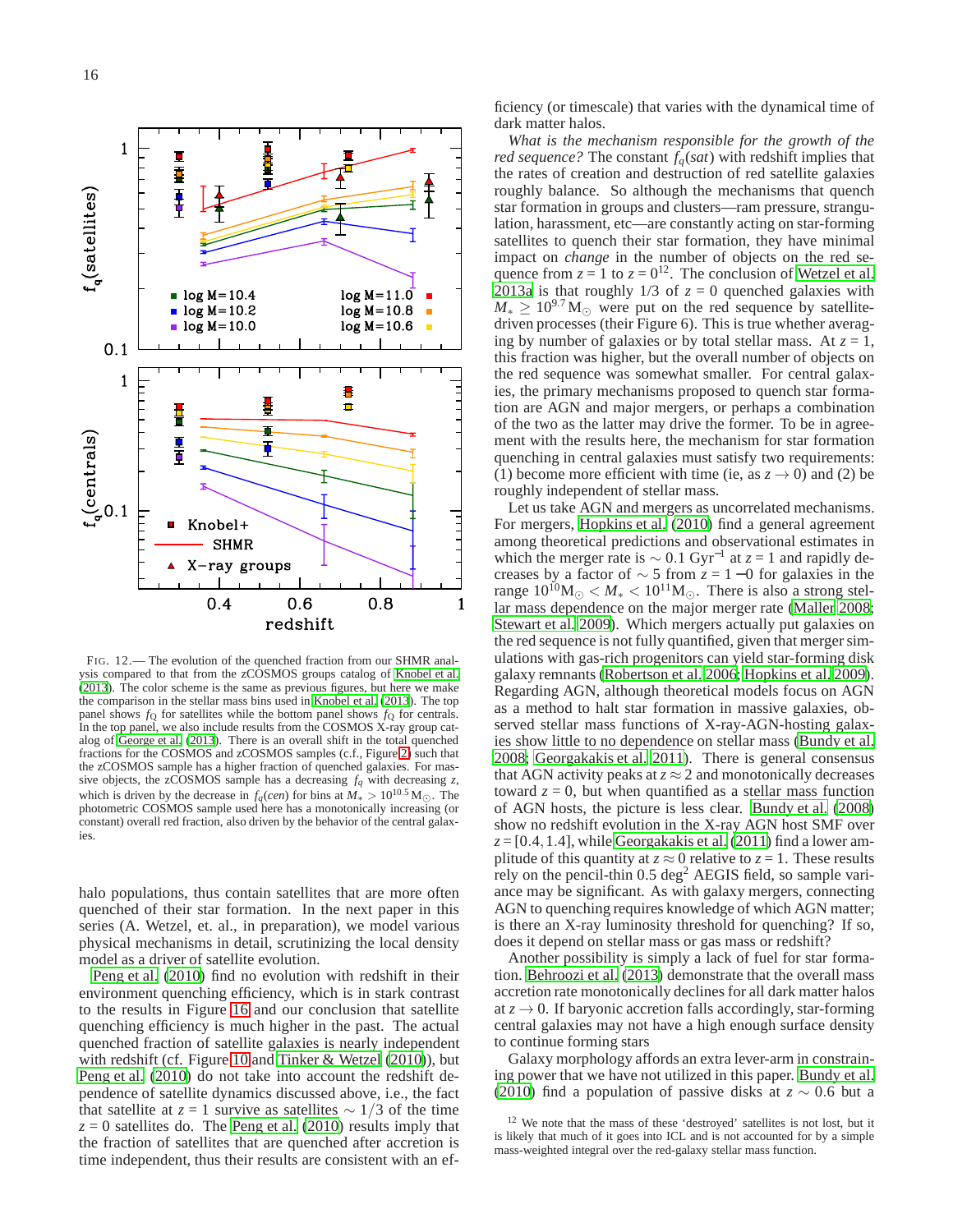

<span id="page-16-0"></span>FIG. 13.— The satellite fraction of galaxies as a function of redshift for various stellar mass bins. Panel (a) shows  $f_{\text{sat}}$  for all galaxies. Panel (b) shows  $f_{\text{sat}}$  for red galaxies. Panel (c) shows *f*sat for star-forming galaxies. Error bars on the COSMOS measurements represent the 68% range within the MCMC chains. Data points at  $z = 0.05$  are from the SDSS groups catalog of [Tinker et al. \(2011\)](#page-19-22). The SDSS stellar masses have been modified to afford better comparison to COSMOS stellar masses, but these changes yield little to no change in the values on the *y*-axis. See text for details.



<span id="page-16-1"></span>FIG. 14.— Results of a model in which  $f_q(M_h)$  is held fixed to the best-fit value from  $z = 0.88$ . In all panels, the data are measurements from the  $z = 0.36$  redshift bin. The left panel shows the SMF from  $z = 0.36$  along parameters are fixed to the best-fit values except for  $f_q(M_h)$ , which is taken from the  $z = 0.88$  fit. In this model,  $f_q(M_h)$  has a sharp cutoff at  $M_h = 10^{12}$  M<sub>O</sub>, thus suppressing the abundance of red central galaxies the abundance of quenched central galaxies increases the fraction of quenched galaxies that are satellites. The increased  $f<sub>sat</sub>$  enhances the clustering at all scales. Note that a better fit to the SMF can be obtained by increasing the number of red satellites, but this will only increase the clustering of passive galaxies. Thus, the solid curves should be considered a lower limit on  $w_\theta$  for models in which  $f_q(M_h)$  does not evolve from  $z = 1$  to  $z = 0.2$ .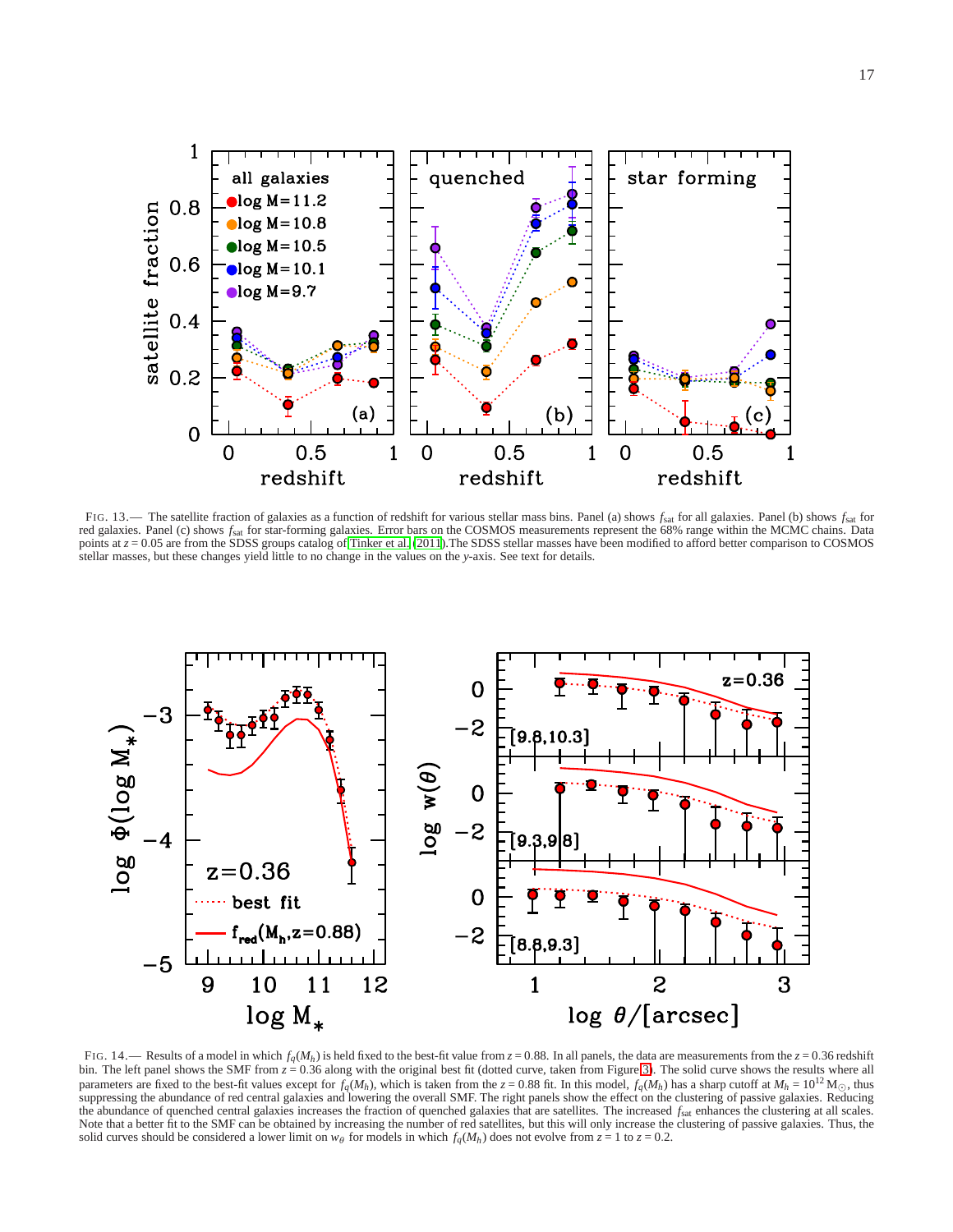paucity of such objects at lower *z* (see [George et al. 2013](#page-18-38) for an investigation of such galaxies within groups). At low stellar masses, where we find the most significant increase in the red sequence, the morphological type with the highest fractional increase is ellipticals/S0, implying that the path the red sequence for low-mass central galaxies is accompanied by morphological change as well.

### 6. SUMMARY

We have constrained the stellar to halo mass relations for passive and star-forming galaxies over the redshift range *z* = [0.2,1.0] in the COSMOS field. These constraints are derived from measurements of the stellar mass function, the angular correlation function, and galaxy-galaxy lensing for multiple stellar mass bins within each redshift bin. For massive galaxies,  $M_* \gtrsim 10^{10.6}$ M<sub>☉</sub>, the SHMRs for passive and SF samples exhibit significant differential evolution, with passive galaxies growing much slower than their halos while SF galaxies grow roughly at the same rate as their host halos. At lower masses, there is little difference, implying that most faint passive galaxies are recent additions to the red sequence.

Our analysis affords a breakdown of the COSMOS galaxy population into central and satellite galaxies. With this breakdown, we demonstrate that the number of passive satellite galaxies shows little to no evolution with time, thus the change in the red sequence is driven by quenching of central galaxies, primarily at low masses. The overall migration rate of central galaxies to the red sequence is increasing with cosmic time, with the rate at  $z = 0.05$  being nearly a factor of 10 higher than that derived at  $z = 0.78$ . Over the same redshift span, the quenching efficiency of satellite galaxies is decreasing with cosmic time. At  $z = 0.05$ , the timescale for quenching is  $\sim$  2.5 times longer than the quenching timescale for satellites at  $z = 0.88$ .

We parameterize the quenching of central galaxies as being a function of their host halo mass. At  $z = 0.88$ , we find a sharp cutoff in quenched central galaxies at  $M_h \sim 10^{12}$ , a cutoff that shifts down 0.2-0.4 dex by  $z = 0.66$ . These results are reminiscent of recent theoretical work demonstrating a critical halo mass scale for shock-heating of infalling gas; the coldmode/hot-mode accretion scenerio (e.g., [Birnboim & Dekel](#page-17-11) [2003;](#page-17-11) [Kereš et al. 2005,](#page-18-44) [2009](#page-18-45); [Dekel & Birnboim 2006\)](#page-18-7). This shift continues to  $z = 0.36$ , but at this redshift there is also a tail of quenched central galaxies that extend to  $M_h \lesssim 10^{11} M_h$ , the lowest halo mass scale for which we can probe halo occupation. The  $z = 0.36$  bin does exhibit unusual clustering and abundances that indicate sample variance is playing some role, but the redshift trends found in the both the quenched central and satellite galaxy populations is consistent with those found from SDSS results. Simply removing the  $z = 0.36$ results from consideration does not change any of the conclusions of this paper.

We thank the referee for many helpful comments and sug-

gestions that have improved this work. This work was supported by World Premier International Research Center Initiative (WPI Initiative), MEXT, Japan. The HST COSMOS Treasury program was supported through NASA grant HST-GO-09822. We wish to thank Tony Roman, Denise Taylor, and David Soderblom for their assistance in planning and scheduling of the extensive COSMOS observations. We gratefully acknowledge the contributions of the entire COS-MOS collaboration consisting of more than 70 scientists.



<span id="page-17-9"></span>FIG. 15.— The rate at which central galaxies migrate to the red sequence as a function of stellar mass. The *y*-axis, ∆*n*/∆*t*, represents the difference in the red central stellar mass functions between redshift bins, normalized by the time between each redshift. With three bins we are able to measure two values for  $\Delta n/\Delta t$ . The shaded regions show the 68% confidence intervals for this quantity after combining the uncertainties for each redshift bin. The points with errors represent the same quantity but using the sample of central galaxies from the SDSS group catalog. The red points use a volume-limited sample of groups complete to  $M_* = 10^{10.1} M_{\odot}$ , with an upper redshift limit of 0.064. The blue points use a volume-limited sample of groups complete to  $M_* = 10^{9.7}$ , M<sub>☉</sub>, with a redshift limit of  $z = 0.04$ . Error bars on both sets of points are Poisson. These results imply that the quenching efficiency for central galaxies at  $M_* \leq 10^{10.5}$  M<sub>☉</sub> is increasing rapidly from  $z = 1$  to  $z = 0$ .

More information on the COSMOS survey is available at **<http://cosmos.astro.caltech.edu/>**. It is a pleasure the acknowledge the excellent services provided by the NASA IPAC/IRSA staff (Anastasia Laity, Anastasia Alexov, Bruce Berriman and John Good) in providing online archive and server capabilities for the COSMOS data-sets.

#### **REFERENCES**

<span id="page-17-8"></span><span id="page-17-7"></span><span id="page-17-5"></span><span id="page-17-3"></span>Abbas, U. et al. 2010, MNRAS, 406, 1306 Baldry, I. K., Glazebrook, K., & Driver, S. P. 2008, MNRAS, 388, 945<br>Balogh, M. L., Navarro, J. F., & Morris, S. L. 2000, ApJ, 540, 113<br>Behroozi, P. S., Comroy, C., & Wechsler, R. H. 2010, ApJ, 717, 379<br>Behroozi, P. S., We

<span id="page-17-11"></span><span id="page-17-10"></span><span id="page-17-4"></span><span id="page-17-1"></span>

<span id="page-17-0"></span>Blanton, M. R., Hogg, D. W., Bahcall, N. A., Baldry, I. K., Brinkmann, J., Csabai, I., Eisenstein, D., Fukugita, M., Gunn, J. E., Ivezic, Ž., Lamb, ´ D. Q., Lupton, R. H., Loveday, J., Munn, J. A., Nichol, R. C., Okamura, S., Schlegel, D. J., Shimasaku, K., Strauss, M. A., Vogeley, M. S., & Weinberg, D. H. 2003, ApJ, 594, 186

- <span id="page-17-2"></span>Bower, R. G., Benson, A. J., Malbon, R., Helly, J. C., Frenk, C. S., Baugh, C. M., Cole, S., & Lacey, C. G. 2006, MNRAS, 370, 645 Brinchmann, J. & Ellis, R. S. 2000, ApJ, 536, L77
- <span id="page-17-6"></span>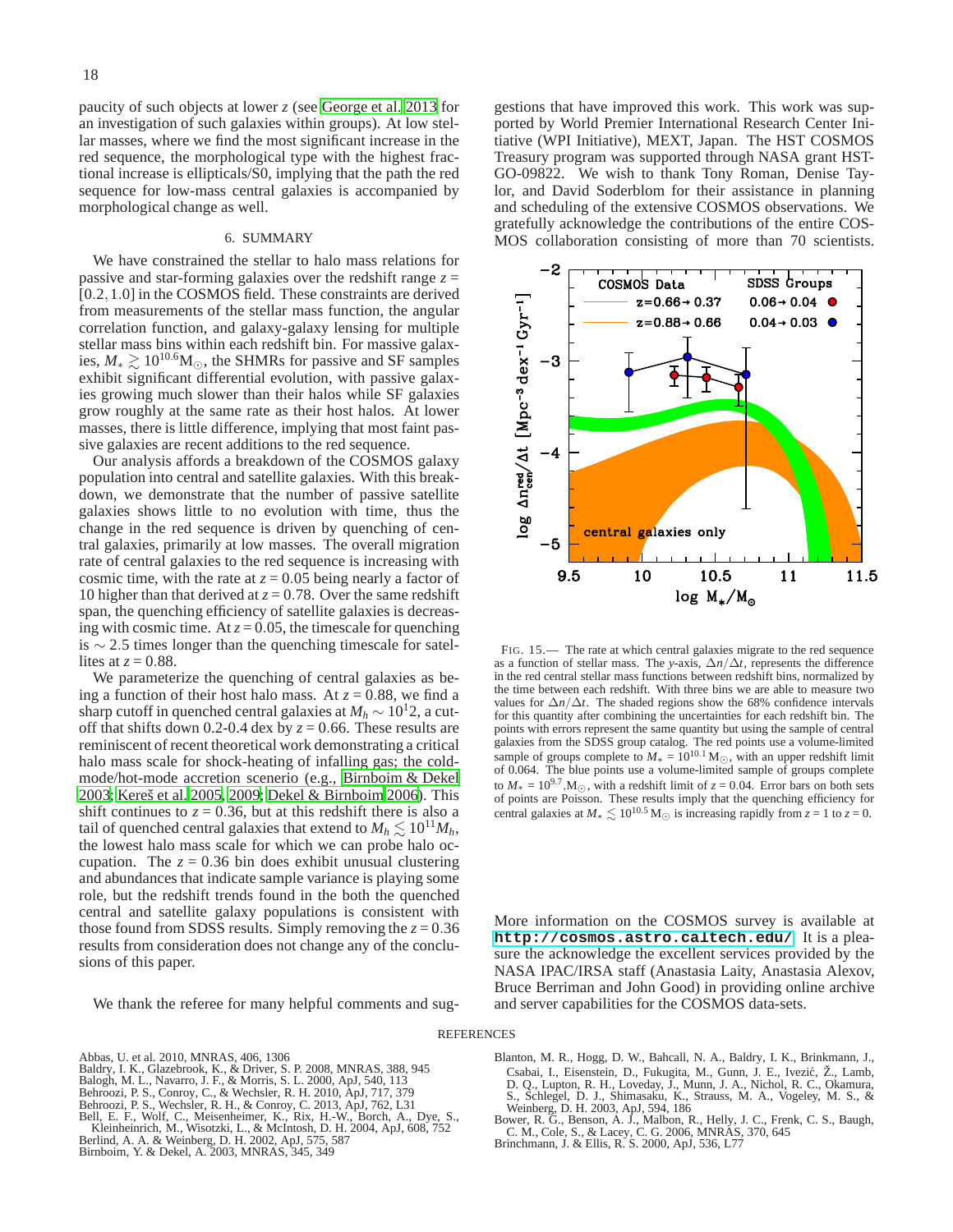

<span id="page-18-37"></span>FIG. 16.— The quenching timescale of satellite galaxies as a function of redshift. The purple and orange filled circles show results for  $M_* = 10^{10.5}$  M<sub>☉</sub> galaxies in COSMOS. the "v1" method assumes that all galaxies were starforming when accreted. The "v2" method uses  $f_q(cen)$  from the redshift of the measurement to obtain *t*Q; these models bracket the physical range of models. The red triangle at  $\bar{z} = 0.05$  is from the analysis of SDSS groups in [Wetzel et al. \(2013a](#page-19-38)), which models the evolution of the red central fraction explicitly. The green squares are taken from the clustering analysis of [Tinker & Wetzel \(2010](#page-19-15)). In order of increasing redshift, these data points represent COMBO-17 [\(Phleps et al. 2006\)](#page-19-43), DEEP2 *M<sup>B</sup>* < −19.5, DEEP2  $M_B < -20.5$  [\(Coil et al. 2008](#page-18-46)), and UKIDSS-UDS [\(Williams et al. 2009](#page-19-2)). The yellow pentagon at  $z = 2.3$  is from [Tinker et al. \(2010b](#page-19-10)), analyzing the clustering of DRGs from [Quadri et al. \(2008](#page-19-44)). The shaded band shows  $t$ Q ~  $(1+z)^{-3/2}$ , normalized by the datum from the SDSS groups data. This power-law dependence on *z* represents the change in the dynamical friction timescale as the mean density of halos changes proportionately with the mean density of the universe. The observations in COSMOS as well as the other sampled plotted above indicate that the fraction of red satellites is constant with redshift. Because satellite lifetimes decrease with increasing redshift, the quenching of satellite galaxies must be more efficient in the past.

- <span id="page-18-23"></span>Bundy, K., Ellis, R. S., Conselice, C. J., Taylor, J. E., Cooper, M. C., Willmer, C. N. A., Weiner, B. J., Coil, A. L., Noeske, K. G., & Eisenhardt, P. R. M. 2006, ApJ, 651, 120
- <span id="page-18-42"></span>Bundy, K., Georgakakis, A., Nandra, K., Ellis, R. S., Conselice, C. J., Laird, E., Coil, A., Cooper, M. C., Faber, S. M., Newman, J. A., Pierce, C. M., Primack, J. R., & Yan, R. 2008, ApJ, 681, 931<br>Primack, J. R., & Yan, R
- <span id="page-18-20"></span>P., Salvato, M., Leauthaud, A., Koekemoer, A. M., Murray, N., Ilbert, O., Oesch, P., Ma, C.-P., Capak, P., Pozzetti, L., & Scoville, N. 2010, ApJ, 719, 1969
- <span id="page-18-8"></span>Cattaneo, A., Dekel, A., Devriendt, J., Guiderdoni, B., & Blaizot, J. 2006, MNRAS, 370, 1651 Chabrier, G. 2003, PASP, 115, 763
- <span id="page-18-24"></span>
- <span id="page-18-46"></span>Coil, A. L., Newman, J. A., Croton, D., Cooper, M. C., Davis, M., Faber, S. M., Gerke, B. F., Koo, D. C., Padmanabhan, N., Wechsler, R. H., & Weiner, B. J. 2008, ApJ, 672, 153
- 
- <span id="page-18-17"></span>Conroy, C. & Gunn, J. E. 2010, ApJ, 712, 833 Conroy, C., Gunn, J. E., & White, M. 2009, ApJ, 699, 486
- <span id="page-18-32"></span><span id="page-18-16"></span>Conroy, C. & Wechsler, R. H. 2009, ApJ, 696, 620
- <span id="page-18-31"></span>
- <span id="page-18-35"></span><span id="page-18-33"></span><span id="page-18-2"></span>
- Conroy, C., Wechsler, R. H., & Kravtsov, A. V. 2006, ApJ, 647, 201<br>
—. 2007, ApJ, 668, 826<br>
Cool, R. J., Eisenstein, D. J., Fan, X., Fukugita, M., Jiang, L., Maraston, C., Ool, R. J., Eisenstein, D. J., Fan, X., Fukugita,
- <span id="page-18-15"></span>Cooray, A. & Sheth, R. 2002, Phys. Rep., 372, 1
- <span id="page-18-6"></span>Croton, D. J., Springel, V., White, S. D. M., De Lucia, G., Frenk, C. S., Gao, L., Jenkins, A., Kauffmann, G., Navarro, J. F., & Yoshida, N. 2006, MNRAS, 365, 11
- <span id="page-18-13"></span><span id="page-18-7"></span>
- Dekel, A. & Birnboim, Y. 2006, MNRAS, 368, 2 Drory, N., Bundy, K., Leauthaud, A., Scoville, N., Capak, P., Ilbert, O., Kartaltepe, J. S., Kneib, J. P., McCracken, H. J., Salvato, M., Sanders, D. B., Thompson, D., & Willott, C. J. 2009, ApJ, 707, 1595
- <span id="page-18-36"></span>Geha, M., Blanton, M. R., Yan, R., & Tinker, J. L. 2012, ApJ, 757, 85
- <span id="page-18-43"></span>Georgakakis, A., Coil, A. L., Willmer, C. N. A., Nandra, K., Kocevski, D. D., Cooper, M. C., Rosario, D. J., Koo, D. C., Trump, J. R., & Juneau, S. 2011, MNRAS, 418, 2590
- <span id="page-18-25"></span>George, M. R., Leauthaud, A., Bundy, K., Finoguenov, A., Tinker, J., Lin, Y.-<br>T., Mei, S., Kneib, J.-P., Aussel, H., Behroozi, P. S., Busha, M. T., Capak, P., Coccato, L., Covone, G., Faure, C., Fiorenza, S. L., Ilbert, O. ApJ, 742, 125
- <span id="page-18-38"></span>George, M. R., Ma, C.-P., Bundy, K., Leauthaud, A., Tinker, J., Wechsler, R. H., Finoguenov, A., & Vulcani, B. 2013, ApJ, 770, 113 Gunn, J. E. & Gott, J. R. I. 1972, ApJ, 176, 1 Hansen, S. M., Sheldon, E. S., Wechsler, R. H., & Koester, B. P. 2009, ApJ,
- <span id="page-18-10"></span>
- <span id="page-18-12"></span>699, 1333
- <span id="page-18-41"></span><span id="page-18-9"></span>Hopkins, P. F., Cox, T. J., Kereš, D., & Hernquist, L. 2008, ApJS, 175, 390 Hopkins, P. F., Cox, T. J., Younger, J. D., & Hernquist, L. 2009, ApJ, 691, 1168
- <span id="page-18-39"></span>Hopkins, P. F., Croton, D., Bundy, K., Khochfar, S., van den Bosch, F., Somerville, R. S., Wetzel, A., Keres, D., Hernquist, L., Stewart, K., Younger, J. D., Genel, S., & Ma, C.-P. 2010, ApJ, 724, 915
- <span id="page-18-22"></span>Ilbert, O., Capak, P., Salvato, M., Aussel, H., McCracken, H. J., Sanders, D. B., Scoville, N., Kartaltepe, J., Arnouts, S., Le Floc'h, E., Mobasher, B., Taniguchi, Y., Lamareille, F., Leauthaud, A., Sasaki, S., Thompson, D., Zamojski, M., Zamorani, G., Bardelli, S., Bolzonella, M., Bongiorno, A., Brusa, M., Caputi, K. I., Carollo, C. M., Contini, T., Cook, R., Coppa, G., Cucciati, O., de la Torre, S., de Ravel, L., Franzetti, P., Garilli, B., K., Konac, A., Iovino, A., Kampczyk, P., Kneib, J.-P., Knobel, C., Kovac, L., K., Le Brygne, J. F., Le Brun, V., Fèvre, O., L., Lilly, S., Looper Peng, Y., Pérez-Montero, E., Renzini, A., Ricciardelli, E., Schiminovich, D., Scodeggio, M., Shioya, Y., Silverman, J., Surace, J., Tanaka, M., Tasca,
- <span id="page-18-0"></span>L., Tresse, L., Vergani, D., & Zucca, E. 2009, ApJ, 690, 1236<br>Kauffmann, G., Heckman, T. M., White, S. D. M., Charlot, S., Tremonti, C., Peng, E. W., Seibert, M., Brinkmann, J., Nichol, R. C., SubbaRao, M., & York, D. 2003
- <span id="page-18-45"></span>Kereš, D., Katz, N., Fardal, M., Davé, R., & Weinberg, D. H. 2009, MNRAS, 395, 160
- 
- <span id="page-18-44"></span><span id="page-18-19"></span>Kereš, D., Katz, N., Weinberg, D. H., & Davé, R. 2005, MNRAS, 363, 2<br>Knobel, C., Lilly, S. J., Kovač, K., Peng, Y., Bschorr, T. J., Carollo, C. M.,<br>Contini, T., Kneib, J.-P., Le Fevre, O., Mainieri, V., Renzini, A., Scodeg M., Zamorani, G., Bardelli, S., Bolzonella, M., Bongiorno, A., Caputi, K., Cucciati, O., de la Torre, S., de Ravel, L., Franzetti, P., Garilli, B., Iovino, A., Kampczyk, P., Lamareille, F., Le Borgne, J.-F., Le Brun, V., Maier, C., Mignoli, M., Pello, R., Perez Montero, E., Presotto, V., Silverma
- <span id="page-18-3"></span>Kriek, M., van der Wel, A., van Dokkum, P. G., Franx, M., & Illingworth, G. D. 2008, ApJ, 682, 896
- <span id="page-18-21"></span>Labbé, I., Huang, J., Franx, M., Rudnick, G., Barmby, P., Daddi, E., van Dokkum, P. G., Fazio, G. G., Schreiber, N. M. F., Moorwood, A. F. M., Rix, H.-W., Röttgering, H., Trujillo, I., & van der Werf, P. 2005, ApJ, 624, L81
- <span id="page-18-4"></span>Leauthaud, A., Tinker, J., Behroozi, P. S., Busha, M. T., & Wechsler, R. H.<br>1901, ApJ, 738, 45<br>Leauthaud, A., Tinker, J., Bundy, K., Behroozi, P. S., Massey, R., Rhodes,<br>1., George, M. R., Kneib, J.-P., Benson, A., Wechsle
- <span id="page-18-5"></span>Capak, P., Cortês, M., Ilbert, O., Koekemoer, A. M., Le Fèvre, O., Lilly, S., McCracken, H. J., Salvato, M., Schrabback, T., Scoville, N., Smith, T., & Taylor, J. E. 2012, ApJ, 744, 159 Li, C. & White, S. D. M. 2009, MNRAS, 398, 2177
- 
- <span id="page-18-30"></span><span id="page-18-1"></span>Madgwick, D. S., Somerville, R., Lahav, O., & Ellis, R. 2003, MNRAS, 343, 871
- <span id="page-18-40"></span>Maller, A. H. 2008, in Astronomical Society of the Pacific Conference Series, Vol. 396, Astronomical Society of the Pacific Conference Series, ed. J. G. Funes & E. M. Corsini, 251–+
- <span id="page-18-34"></span>Mandelbaum, R., Seljak, U., Kauffmann, G., Hirata, C. M., & Brinkmann, J. 2006, MNRAS, 368, 715
- <span id="page-18-18"></span>Marchesini, D., van Dokkum, P. G., Förster Schreiber, N. M., Franx, M.,<br>Labbé, I., & Wuyts, S. 2009, ApJ, 701, 1765<br>Moore, B., Lake, G., & Katz, N. 1998, ApJ, 495, 139<br>More, S., van den Bosch, F. C., Cacciato, M., Skibba,
- 
- <span id="page-18-26"></span><span id="page-18-11"></span>X. 2011, MNRAS, 410, 210
- <span id="page-18-27"></span>Moster, B. P., Somerville, R. S., Maulbetsch, C., van den Bosch, F. C.,
- <span id="page-18-14"></span>Macciò, A. V., Naab, T., & Oser, L. 2010, ApJ, 710, 903 Moustakas, J., Coil, A. L., Aird, J., Blanton, M. R., Cool, R. J., Eisenstein, D. J., Mendez, A. J., Wong, K. C., Zhu, G., & Arnouts, S. 2013, ApJ, 767, 50
- <span id="page-18-28"></span>Muñoz-Cuartas, J. C., Macciò, A. V., Gottlöber, S., & Dutton, A. A. 2011, MNRAS, 411, 584
- <span id="page-18-29"></span>Navarro, J. F., Frenk, C. S., & White, S. D. M. 1997, ApJ, 490, 493